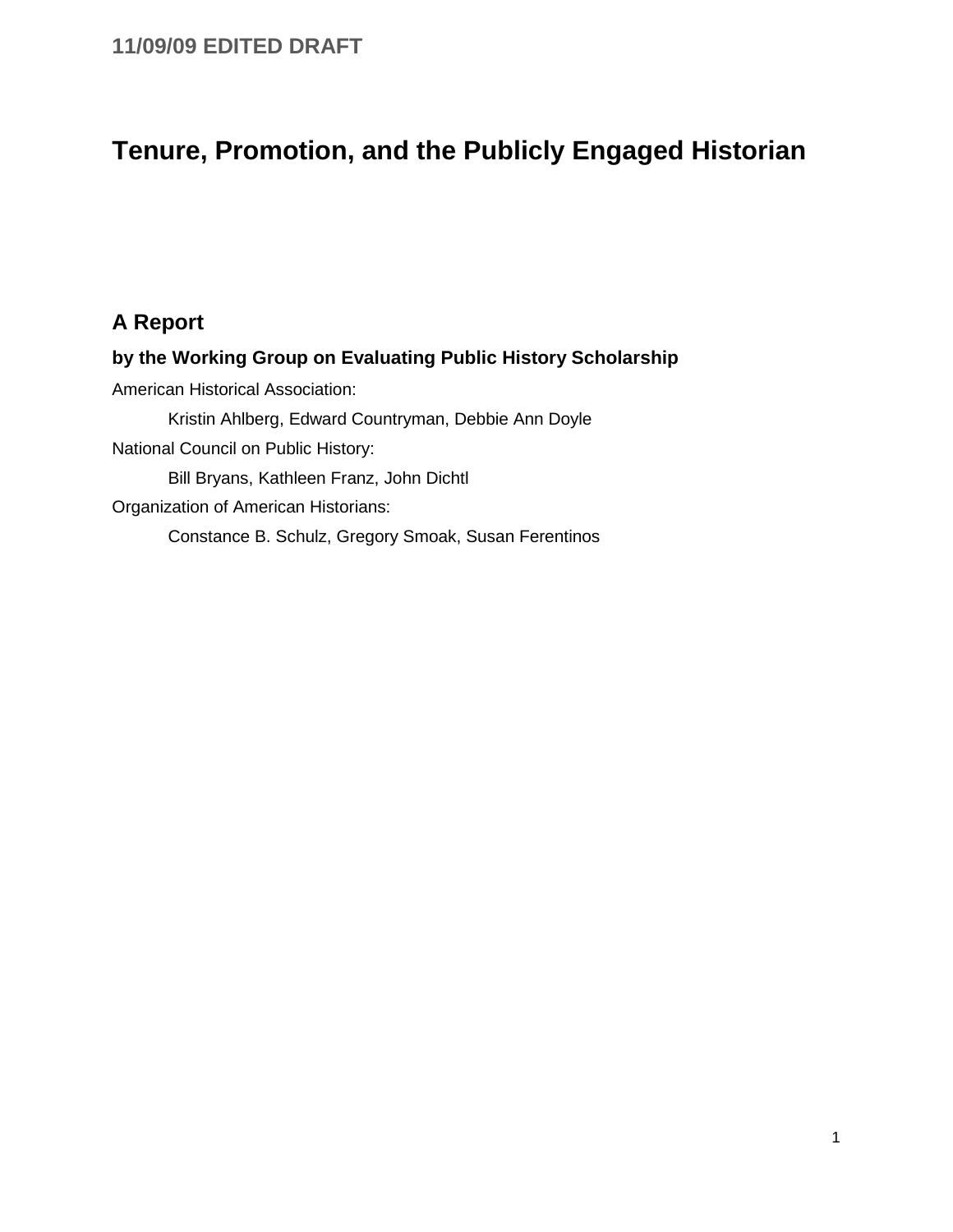#### **TENURE, PROMOTION, AND THE PUBLICLY ENGAGED HISTORIAN**

#### **A Report by the Working Group on Evaluating Public History Scholarship**

Current standards for evaluating historical scholarship for tenure and promotion do not reflect the great variety of historical practice undertaken by faculty members, including a growing body of publicly engaged and collaborative scholarship. The work of faculty members pursuing civically engaged and collaborative scholarship is too often overlooked in a tenure process which is often based on guidelines which emphasize single-authored monographs and peer-reviewed articles as the keys to tenure and promotion. At the same time, tenure guidelines fail to acknowledge the increasing numbers of historians hired by institutions specifically to direct public history programs or to teach as designated public history faculty.

Departments which advertise, interview, and hire candidates on the basis of their public history qualifications evidently expect those historians to carry out the range of public history activities; administrators in these departments should regard themselves as contractually obligated to recognize those activities as professionally valid and important and reward them in the tenure and promotion process.

It is critical to note that these issues affect not only faculty members in public history—that is, the joint endeavor in which historians and their various publics collaborate in making the past useful to the public—but also those involved in other publicly engaged and collaborative types of scholarship, such as interdisciplinary and digital history projects. Moreover, they potentially affect all faculty members in academic history departments. Publicly engaged projects can bring funding and prestige to departments and fulfill institutional missions. Yet, because tenure and promotion decisions are most often made solely on the basis of published scholarship, many academic historians who may be interested in pursuing publicly oriented projects shy away from such work, fearing that it will not "count" towards career advancement. Therefore, creating equitable ways to assess and credit publicly engaged and collaborative research will not only benefit public historians; such an effort can encourage all interested scholars to pursue such projects with the confidence that their hard work will be rewarded.

This report is the product of the Working Group on Evaluating Public History Scholarship (WGEPHS) convened by the American Historical Association,

Organization of American Historians, and National Council on Public History. It is designed to help faculty members, personnel committees, department heads, deans, and other administrators develop a plan for evaluating historians who do public and collaborative scholarship. Drawing on a survey of existing promotion and tenure guidelines and input from public history faculty members, the report offers suggestions for evaluating public history work as community engagement. scholarship, teaching, and service. It defines a number of best practices and describes possible approaches to the hiring, review, and promotion of publicly engaged historians in the academy.

#### *Existing Tenure Standards*

Public history has become professionalized as both a field of study and a field of professional practice. It figures in a growing number of undergraduate and graduate curricula, and many history departments now employ tenured or tenure-track public historians. However, standards for assessing tenure-track public historians for tenure and promotion vary widely. Several four-year colleges and PhD-granting departments have addressed the special problems of assessing tenure standards for public historians. Their solutions offer models which other institutions might consider.

#### *Community Engagement*

Community engagement entails an active partnership between scholars and a community for the creation and application of knowledge. Community engagement infuses the work of public historians, but most historians now are doing community-engaged work at some level, bringing their "disciplined learned practice" to interactions with various communities. $1$  Giving due weight to community engagement in tenure and promotion decisions, however, requires review by peers familiar with community engagement and with the professional standards of the historian The recognition of community engagement in the tenure process, as it includes professional peer review informed by the community being served, is a critical issue facing public historians in academic departments. The Carnegie Foundation for the Advancement of Teaching and the W.K. Kellogg Foundation urge greater support for community engagement in institutional policy and practice.

#### *Scholarship*

The American Historical Association's *Statement on Standards of Professional Conduct* defines scholarship as a process, not a product, an understanding now common in the profession. The scholarly work of public historians involves the advancement, integration, application, and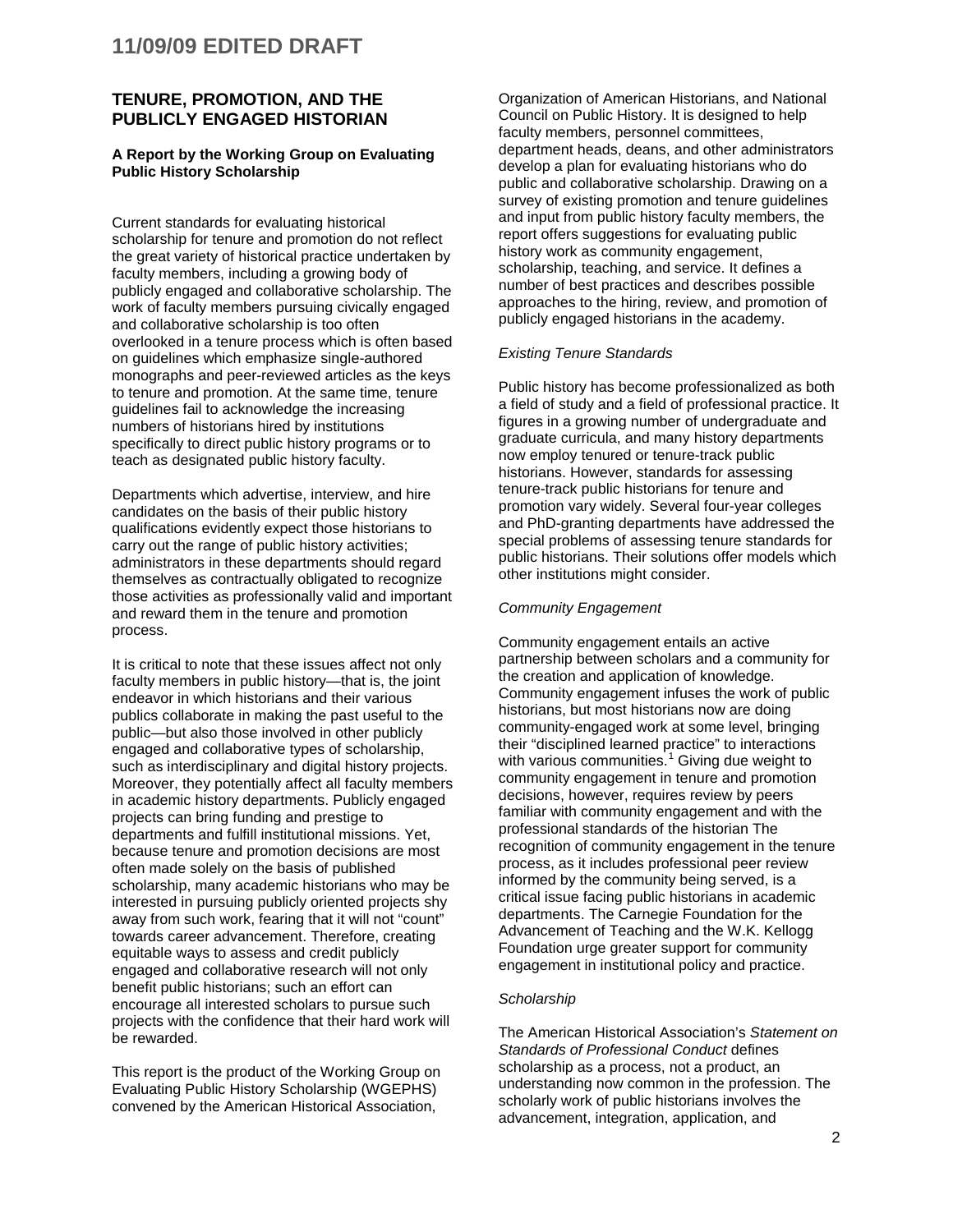transformation of knowledge. It differs from "traditional" historical research not in method or in rigor but in the venues in which it is presented and in the collaborative nature of its creation. Public history scholarship, like all good historical scholarship, is peer reviewed, but that review includes a broader and more diverse group of peers, many from outside traditional academic departments, working in museums, historic sites, and other sites of mediation between scholars and the public.

#### *Teaching*

Through internships, collaborative projects with students, and public programs, the public history faculty member's teaching responsibilities typically extend beyond the classroom and demand additional time and effort. Departmental guidelines for tenure and promotion should recognize and accommodate this reality. How departments do this will vary. At the very least, the reality of the additional time and effort required to teach public history should be factored into research expectations. Those evaluating faculty using the three distinct spheres of scholarship, teaching, and service should consider adjusting upward the weight assigned teaching courses in public history or courses which include a community engagement component. Departments and universities adopting a broader definition of scholarship should consider including certain teaching activities as a form of scholarship, requiring for those activities rigorous documentation and evaluation, including some form of peer review. Any approach to balancing public history teaching and scholarship should consider the missions of the department and its parent institution and the faculty member's role in fulfilling those missions.

#### *Service*

Of the three traditional categories of evaluation, service has become perhaps the least valued. While some historians view service as timeconsuming and often thankless committee work, service is essential to the welfare of academic and civil societies. For public historians in the academy, service includes the administrative work needed to create robust programs and vibrant connections to the community. The many administrative tasks performed by public historians, particularly program directors, who carry unusually heavy service loads, should be considered in tenure and promotion decisions. In particular, departments should recognize the work of program directors with workload distribution and course releases for administrative duty.

Recognizing and rewarding publicly engaged scholarship will benefit higher education as a whole. While no single approach can adequately meet the needs of all institutions, the WGEPHS urges history departments and universities to find ways to honor the range of scholarly methodologies employed in the profession.

#### **BEST PRACTICES AND RECOMMENDATIONS**

#### *For College and University Administrators*

- 1. Institutions which hire faculty in the field of public history must take account of best practices for evaluating the work of those faculty members.
- 2. Tenure standards should be calibrated with departmental and institutional values and missions, and work should be valued accordingly. If an institution has stated a commitment to community engagement and public history, that commitment should be reflected in how faculty members are evaluated for tenure and promotion.
- 3. Departments and universities should look beyond the traditional monograph when evaluating public history creativity and productivity.
- 4. Workload categories should be rethought in order to give appropriate weight to community engagement and service.
- 5. Tenure and promotion standards should be clear and consistent from the time of hiring.
- 6. Those forms of teaching which involve a creation or transformation of knowledge, such as internships and community-based class projects, should be considered and rewarded as a form of scholarship.

#### *For History Department Chairs and Tenure and Promotion Committees*

- 1. Departments should honestly evaluate the demands of running a public history program prior to hiring a new faculty member. If a department hires public history faculty, it should make a commitment to honor good work in that field by ensuring that departmental guidelines for tenure and promotion reward public history scholarship. Tenure and promotion standards should be clear and consistent from the time of hiring.
- 2. In crafting job descriptions and devising work contracts for positions involving program direction, departments should include administration among the primary duties of the position and assign new faculty members with program administration duties the title of director to formalize their dual status as both faculty members and administrators.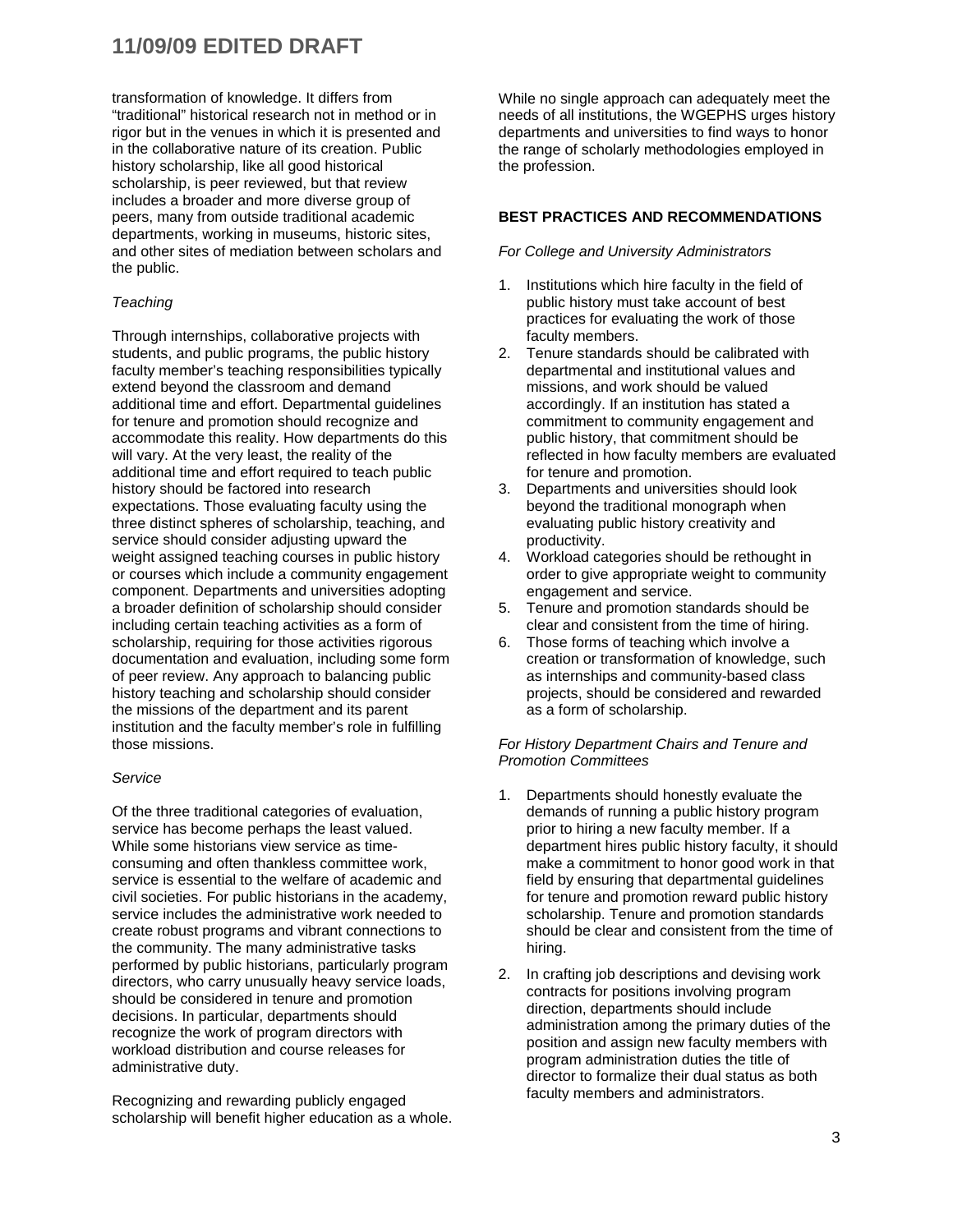- 3. Departments supporting public history faculty for promotion and tenure should articulate clearly in letters of support to upper levels in the tenure and promotion decision-making process that the work of public historians meets high standards for scholarly rigor in the profession.
- 4. Departments and universities should look beyond the traditional monograph in evaluating public history creativity and productivity.
- 5. Departments holding fast to the traditional model of evaluating faculty using the three distinct spheres of scholarship, teaching, and service should allow faculty members working on publicly engaged scholarship to negotiate their contracts to adjust workload distributions and expectations so that they reflect the nature of public history practice.
- 6. Other departments may adopt a more holistic definition of scholarship when evaluating the work of public historians. Rigorous documentation and evaluation, including some form of peer review, should be part of that process for all forms of scholarship.
- 7. Departments should seek to create an appropriate peer-review process which considers work beyond the monograph for publicly engaged scholars.
- 8. Qualified peer evaluators include professionally trained and professionally active historians working outside the academy. The review process should incorporate evaluations from community partners.
- 9. Engagement projects should be valued at all stages of a scholar's career. Historians at the assistant professor level should be encouraged to develop publicly engaged projects with the knowledge that their work will count toward promotion to associate professor. Historians at the associate professor level should be encouraged to continue such engagement as appropriate activity for promotion to full professor.
- 10. In writing or revising tenure and promotion criteria, departments should expand the definition of historical scholarship to include the variety of products generated by department faculty members. Departments might list products, venues, and media relevant to tenure decisions; however, the primary criterion should be excellence in historical scholarship and recognition at the regional, national, or international level (depending on the rank for which the candidate is being considered) for the quality of historical work produced.
- 11. Alternative forms of teaching, such as the establishment and supervision of internships or

the planning and management of communitybased class projects, should be factored into a faculty member's workload.

- 12. The establishment and supervision of internships, in particular, should be considered and rewarded as a form of teaching in the traditional evaluation rubric and as scholarship involving the transformation of knowledge through teaching when using a continuum evaluation process.
- 13. Public history projects with students should be recognized as a form of teaching or transforming knowledge which typically requires time and effort beyond that of traditional courses. Consequently, it is proper for departments to consider this in determining a faculty member's course load. Departments need to decide if such projects also constitute scholarship based on their own guidelines. Such activity might also be evaluated as civic engagement if the institution includes that category in its evaluation rubric.
- 14. Public programs which draw on a faculty member's expertise and specialized skills should be recognized as a form of teaching or transformation of knowledge. Inherent in this is the recognition that teaching and the transformation of knowledge often occur outside the traditional classroom.
- 15. Public history-related teaching activities—be they internships, projects with students, or public programs—should undergo peer review to determine their quality and assure such efforts are appropriately recognized in the evaluation and reward process.

#### *For Historians Seeking Tenure or Promotion*

- 1. Historians must be careful to provide clear documentation of the ways in which their work qualifies as scholarship in the eyes of the historical profession.
- 2. Publicly engaged historians should work with their departments to establish the criteria by which they will be evaluated for tenure *from the outset*, as part of standard job negotiations.
- 3. In departments which use the traditional model of evaluating faculty using the three distinct spheres of scholarship, teaching, and service, faculty should negotiate their contracts to adjust workload distributions and expectations so that they better reflect the nature of public history practice.
- 4. Public history faculty members serving as program directors should receive course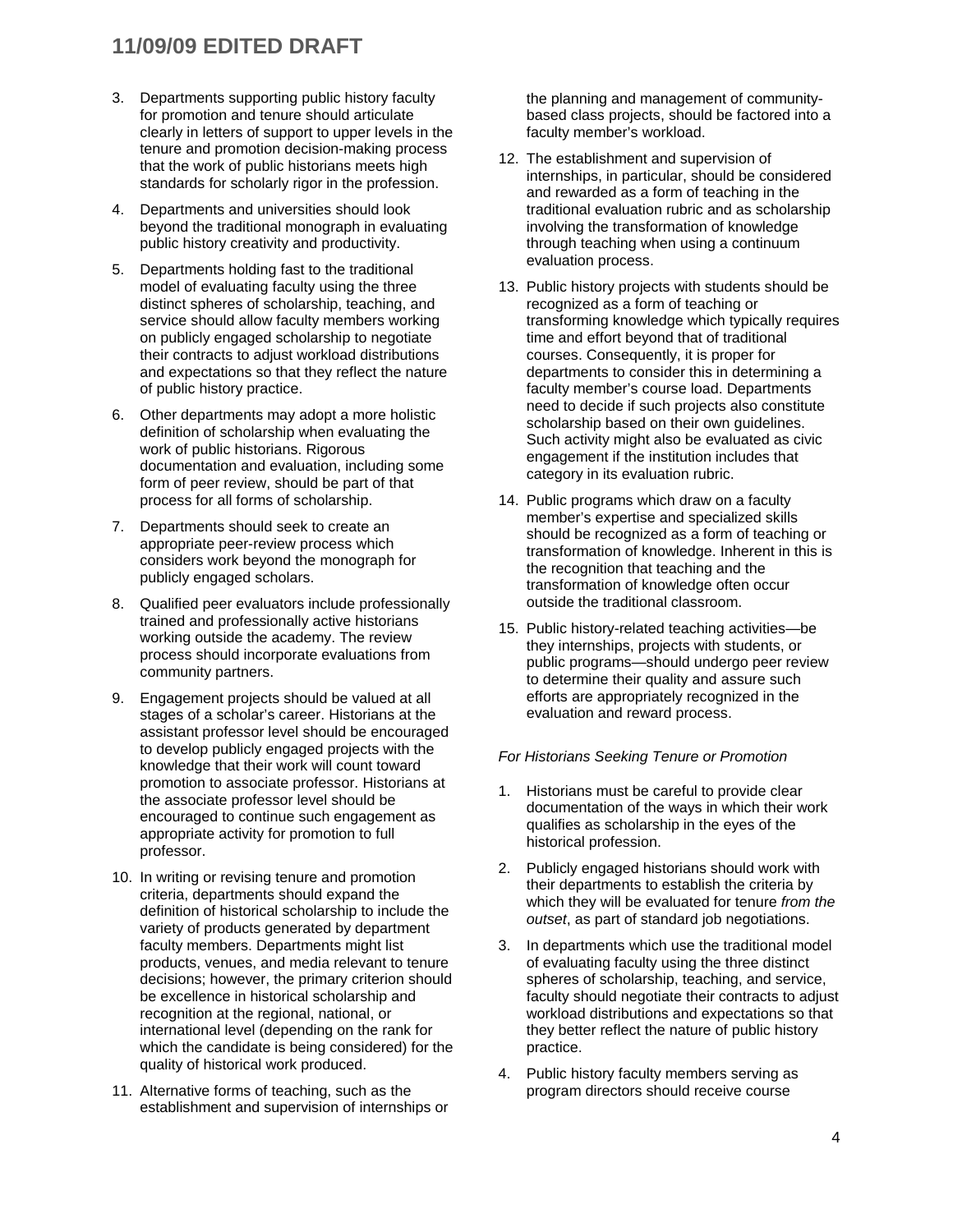reductions if they are to perform their duties and still pursue their own research goals.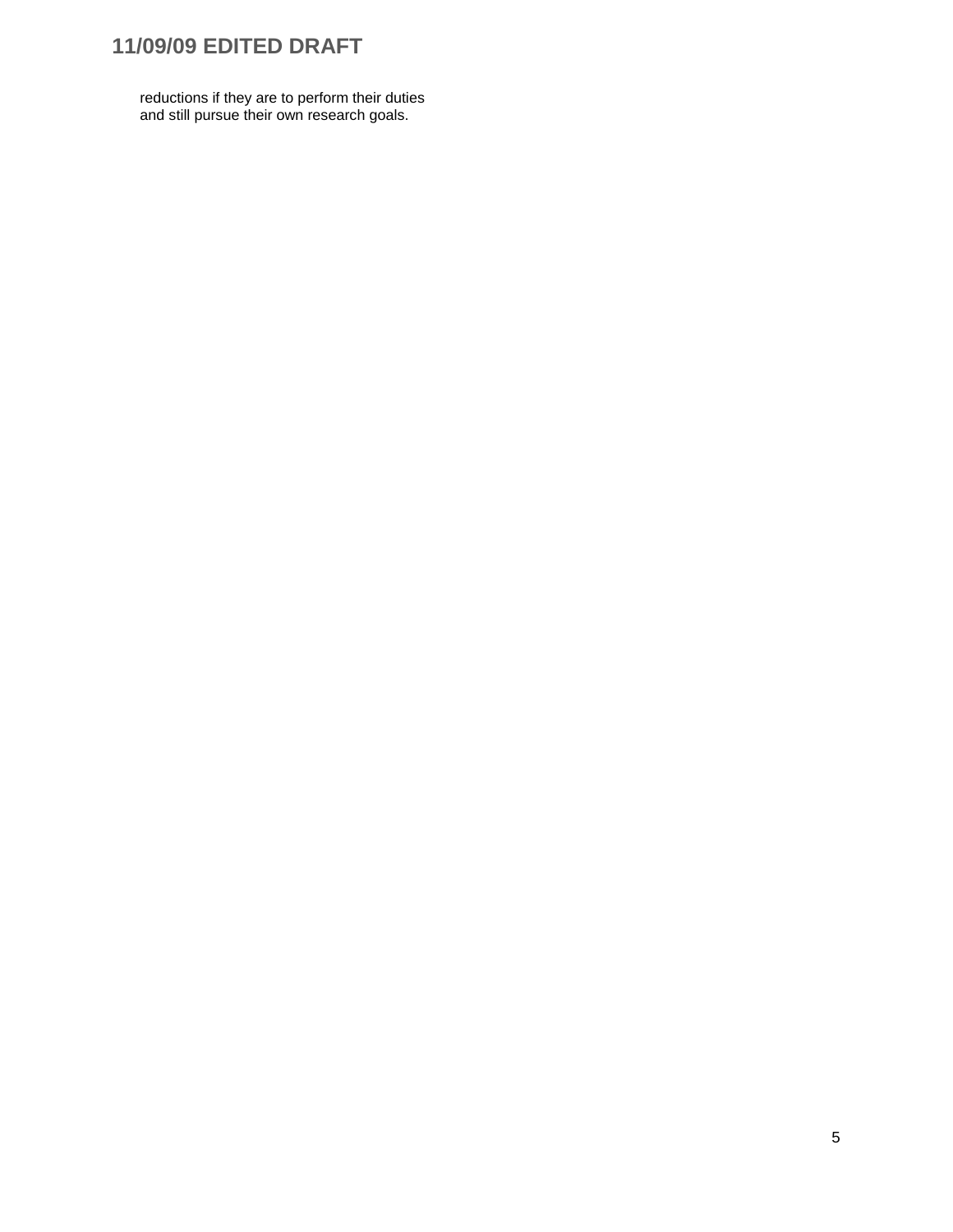# **Tenure, Promotion, and the Publicly Engaged Historian**

### **A White Paper**

**by the Working Group on Evaluating Public History Scholarship**  American Historical Association: Kristin Ahlberg, Edward Countryman, Debbie Ann Doyle National Council on Public History: Bill Bryans, Kathleen Franz, John Dichtl Organization of American Historians: Constance B. Schulz, Gregory Smoak, Susan Ferentinos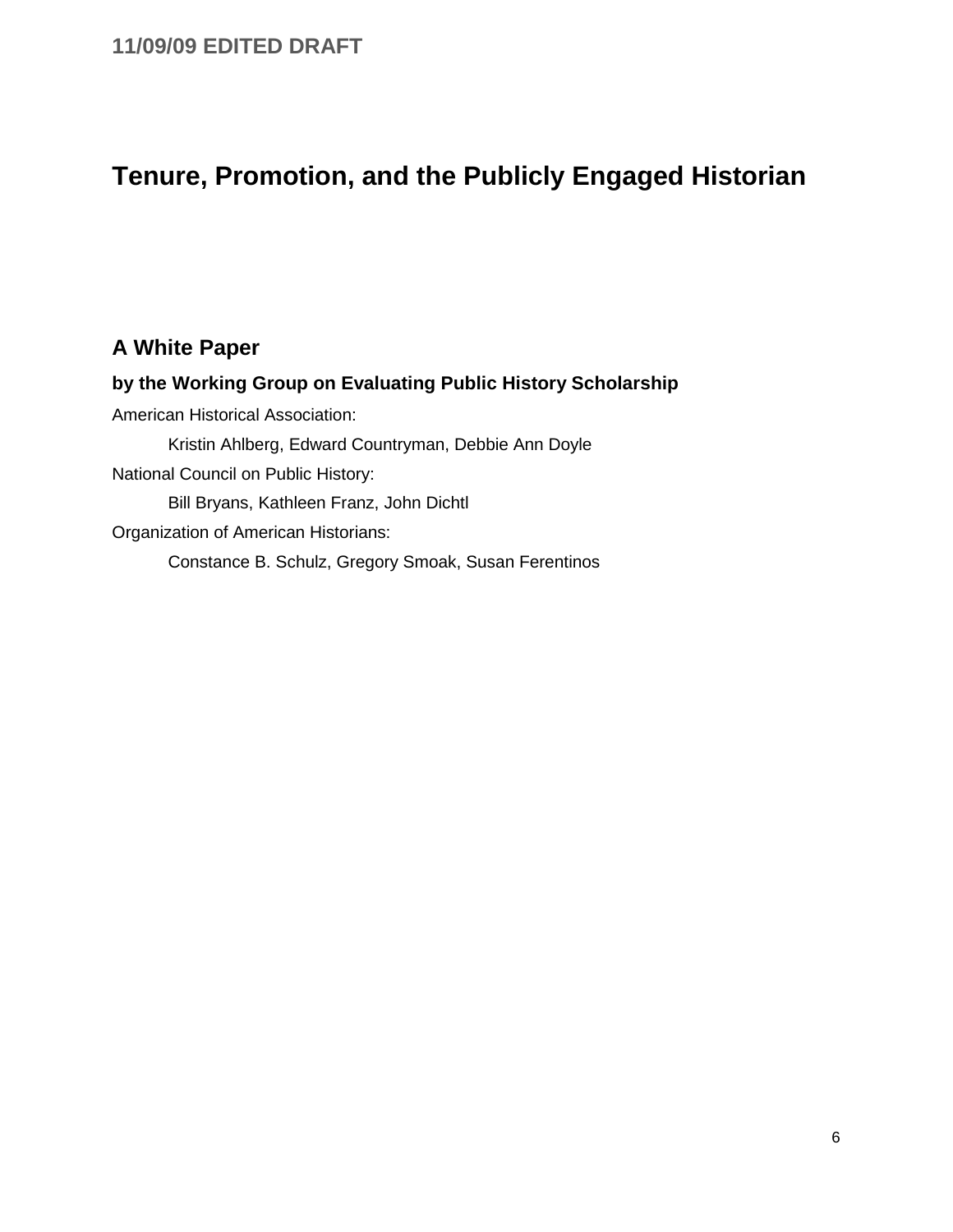#### **INTRODUCTION**

While obtaining tenure is never easy, the process holds special challenges for the growing ranks of historians practicing public history in college and university departments. Over the past half century, a reward system which privileges the publication of original scholarship in limited forms has become entrenched in American academia. For historians, the peer-reviewed, single-authored monograph and/or a series of peer-reviewed journal articles serve as the keys to tenure and promotion. Departments tend to hold in lesser regard or dismiss outright other forms of original scholarship and often devalue collaborative research and publication.

Even as history departments focus faculty evaluation criteria on the monograph, they have expanded their curricula to prepare both graduate and undergraduate students for a variety of careers, developing public history programs which prepare students to interpret the past for public audiences in museums, historic sites, tours, preservation, and cultural organizations. In the last two decades, the number of public history programs has doubled, from about 60 in the 1990s to approximately 110 to 130 programs in [2](#page-27-0)008.<sup>2</sup> This expansion has hastened the hiring of public historians to oversee or develop those programs. Often the lone public historian in a department, the public historian on faculty frequently must serve two masters,<sup>[3](#page-27-1)</sup> publishing a monograph to ensure favorable evaluation of the tenure application while remaining active in the field, or find some other way to reconcile traditional tenure expectations with public history work.

At the same time, their colleagues must determine how to evaluate public historians whose scholarly work differs dramatically from their own. Sustaining growth in public history programs requires that the historical profession establish equitable guidelines and best practices for fair evaluation of public history faculty.

The Working Group on Evaluating Public History Scholarship (WGEPHS) seeks to improve the review of public history work for tenure and promotion. A collaborative project of the National Council on Public History (NCPH), the American Historical Association (AHA), and Organization of American Historians (OAH), the WGEPHS offers models for evaluating a specific group of faculty members fairly. This white paper will provide useful advice for public historians on the tenure track; history departments and department chairs seeking fair evaluation standards for their colleagues; and deans, provosts, and other administrators at colleges and universities which employ public historians. The working group by no means intends to devalue traditional scholarship; rather, we argue for expanding the definition of scholarship to incorporate the types of work public history faculty are hired to do. Because public history often blurs the lines between the traditional categories of scholarship, teaching, and research, this white paper will address all three aspects of scholarly life.

The working group continues a conversation initiated by the 1993 report *Redefining Historical Scholarship*. [4](#page-27-2) That report concluded that the single-minded focus on the monograph as the measure of scholarly achievement is "inappropriate and unfairly undervalues the work of a significant portion of professional historians." As a remedy, the report suggested that history departments adopt a broader definition of scholarship based on the influential essays of Ernest Boyer and R. Eugene Rice.<sup>[5](#page-27-3)</sup> This conceptual model envisioned scholarship as four separate but complementary categories: the *advancement* of knowledge through original research, the *integration* of knowledge through synthetic work, the *application* of knowledge in a community, and the *transformation* of knowledge through teaching. The report urged historians to develop and adopt fair and appropriate strategies for documenting and evaluating such varied scholarship.<sup>[6](#page-27-4)</sup>

Since that time, some departments have revised their tenure guidelines; the AHA Task Force on Public History's 2004 report exhorted the association to "reopen the discussion about what 'counts' in the work of history faculty."<sup>[7](#page-27-5)</sup> Participants in a town hall meeting convened by the OAH Committee on Public History at the 2007 OAH Annual Meeting emphasized the urgency of addressing how departments evaluate public history work. As a result, the NCPH Board of Directors voted in April 2007 to undertake a formal study of this issue, inviting the AHA and the OAH to form the Working Group on Evaluating Public History Scholarship.<sup>[8](#page-27-6)</sup> Working group members initiated their review of current tenure practices by considering the context of the problems faced by public historians.

#### *Context*

The traditional workload categories of scholarship, teaching, and research fail to reflect the reality of many scholars, not just those engaged in public history. Historians who value mentoring, teacher training, and curriculum development also find the current system extremely constraining. Minority historians committed to serving their communities find that their efforts are not rewarded, and the growing number of scholars engaged in digital work struggle to define evaluative criteria for their projects.<sup>[9](#page-27-7)</sup> Graduate students and junior faculty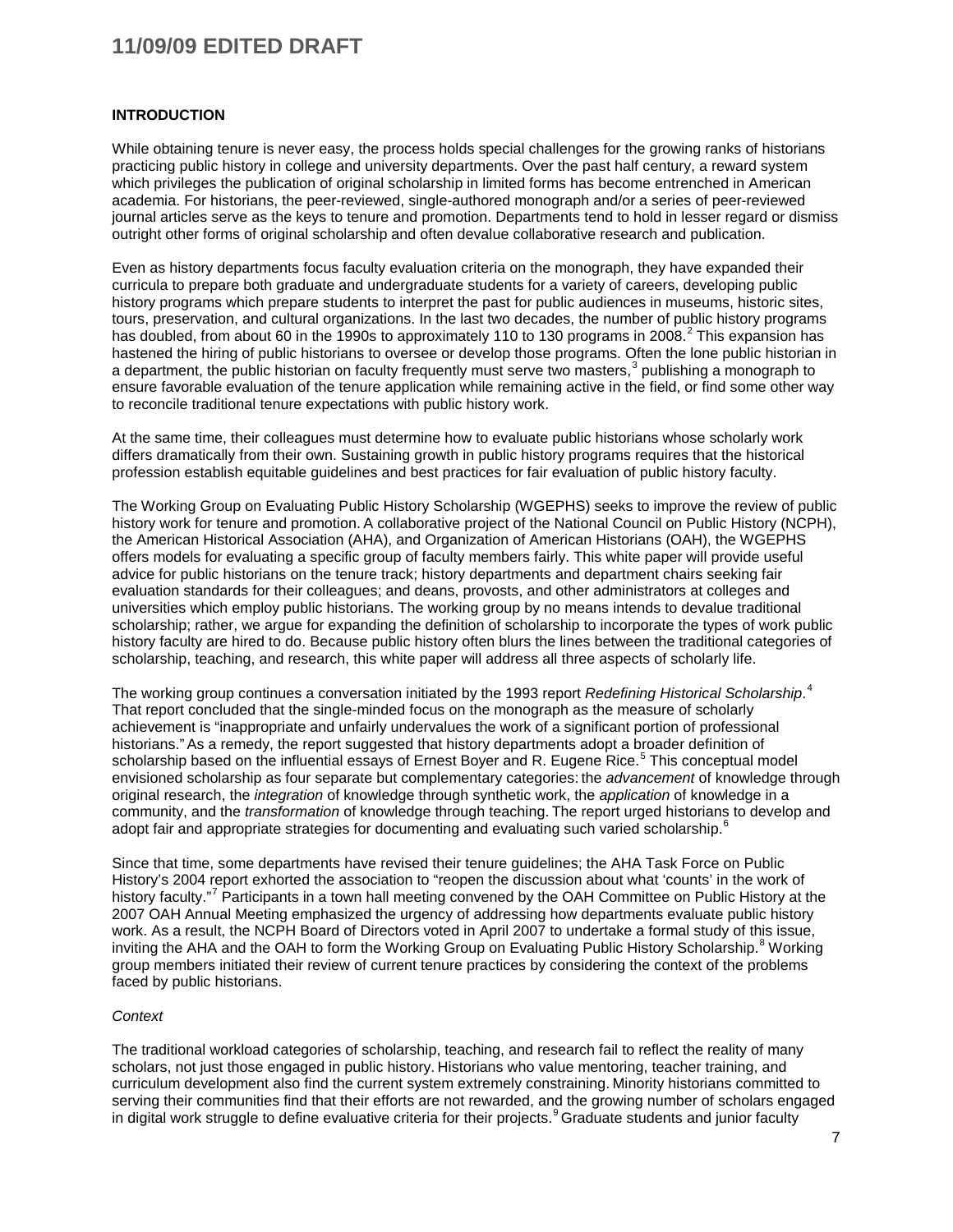members fear that exploring varied modes of communication with diverse audiences could endanger their chances of gaining tenure. The result is that "the minds of professors and students are the most under-utilized renewable resource in the United States today," impoverishing the national conversation about the past.<sup>[10](#page-27-8)</sup>

Other organizations have recognized the barriers current tenure policies present to public scholarship.<sup>[11](#page-27-9)</sup> Early in 2008, Imagining America, a national consortium of colleges and universities dedicated to public scholarship and engagement in the arts and humanities, released the report of its Tenure Team Initiative on Public Scholarship, entitled "Scholarship in Public." The report, which echoed many of the conclusions of earlier reports on the issue, is focused on scholarship in the public arena. As such, it speaks directly to the problems facing public historians. The report concluded that if colleges and universities truly want to embrace public engagement as an institutional value, they must not only establish a tenure process which expands the definition of "what counts" for purposes of tenure, but also create a broader definition of "who counts" in terms of peer review.<sup>[12](#page-27-10)</sup> The report also recommended developing clear guidelines for evaluating public scholarship.

Several other efforts have urged universities to increase community engagement. The 1996 Kellogg Commission on the Future of State and Land-Grant Universities, produced by the National Association of State Universities and Land Grant Colleges (NASULGC) and the W. K. Kellogg Foundation, defined "engagement" as an active partnership between a university and a public entity. A central premise of the commission's conclusion was a call for public universities to "return to their roots" and become "engaged institutions" in the spirit of the Morrill Act which created land-grant colleges.<sup>[13](#page-27-11)</sup> The Carnegie Foundation for the Advancement of Teaching has opened a new elective institutional classification of "community engagement," defined as the "mutually beneficial exchange of knowledge and resources in a context of partnership and reciprocity."[14](#page-27-12) These efforts bode well for publicly engaged scholars in all disciplines and, as a result, may well attract colleagues who previously shied away from public projects fearing that such work would not count toward tenure and promotion.

Such an array of undertakings, spanning multiple disciplines and backed by major foundations, suggests that narrow definitions of scholarship no longer reflect the reality either of scholars' lives or of university missions. Slowly, universities and departments are identifying the need for community relevance and realizing that professors who engage with broader public audiences become better teachers and scholars. This WGEPHS white paper is designed to help institutions recognize this reality by accounting for public history work in the academic reward system.

#### *The White Paper*

The initial phase of the working group's efforts focused on fact finding. Members reviewed promotion and tenure guidelines from numerous colleges and universities with or without public history courses or programs, ultimately collecting thirty-five examples. The group used these examples to ascertain how departments treat public history scholarship in tenure cases and to identify a set of best practices. Members devised a survey to enable public historians to share their experiences and opinions. The survey asked respondents to discuss issues related to tenure and to address how, if at all, the academic reward system should be changed. The three participating organizations also held open sessions at their respective annual meetings, at which working group members outlined the goals and progress of the effort and facilitated wide-ranging discussions. These sessions revealed two critical issues: creation of an equitable system of peer review and the redefinition of workload categories to more fairly recognize publicly engaged scholars.

Building upon these findings, the working group offers in this white paper a number of best practices and possible approaches to evaluation and tenure of public historians. The intent is to provide public historians with useful examples to help them better define and explain their work and offer decision makers a set of guidelines for tenure processes approved by the major professional historical organizations. The white paper is divided into five sections which illustrate how public history fits into the traditional categories of service, teaching, and scholarship and discuss how those definitions might be refined or expanded to better reflect the nature of public history. Each section of the paper—Existing Tenure Standards, Community Engagement, Research and Scholarship, Teaching, and Service—features an overview, delineation of critical issues, and recommendations for best practices.

The best strategy will, of course, vary according to departmental and institutional culture. Our hope is to further the understanding of public history work and to suggest meaningful guidelines to help history departments fairly evaluate and reward their colleagues.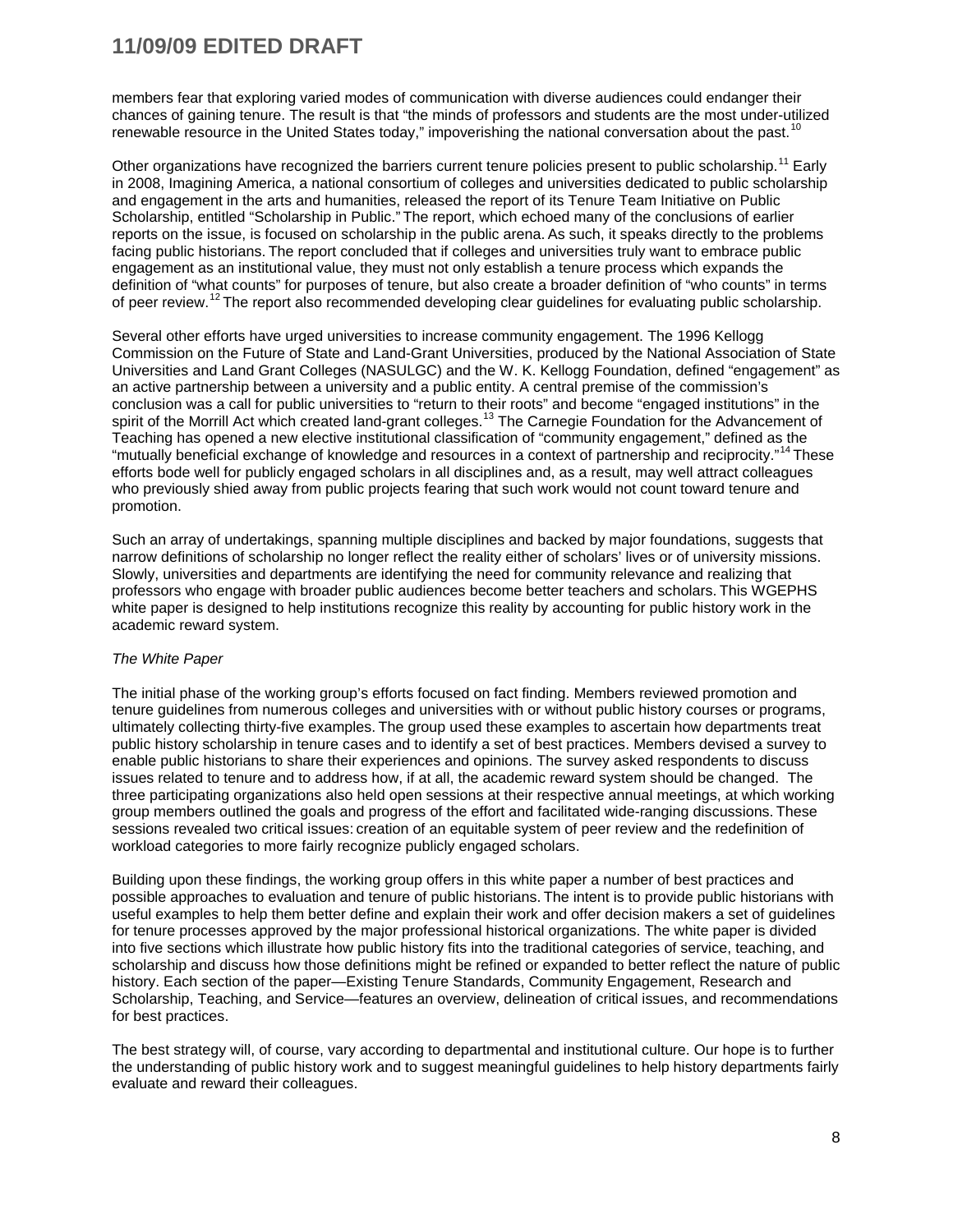#### **I. EXISTING TENURE STANDARDS FOR PUBLIC HISTORIANS**

The emergence of public history as a field of historical specialization presents both problems and opportunities for institutions and for tenure-track scholars in the field. Some of the problems facing public historians occur with any new specialization. Women's history did not exist five decades ago. Now it is a major field with a full intellectual apparatus. Like women's history, public history as a subfield is well developed, as demonstrated by the existence of the National Council on Public History (NCPH), its peer-reviewed journal *The Public Historian*, and university programs from undergraduate to doctoral levels. But public historians face an additional hurdle, as they do not necessarily produce the monographic literature which represents the traditional standard in academic achievement.

Thus, a central issue at stake is the redefinition of scholarly productivity to include the type of work public historians actually do. That process is under way, as evidenced by information on tenure practices collected from thirty-five institutions, ranging from four-year colleges to elite private and state-flagship universities.

The amount of information on tenure and promotion standards offered by individual institutions varied widely, from short e-mails to full institutional statements. Teaching loads and levels of research support differed among the sample institutions. So did general expectations for tenure, from completely unspecified through a few articles to a major monograph (or more) with a top-level press. One respondent institution does not offer tenure, substituting "rolling contracts." Some policies do not adequately define tenure standards for public historians. A midwestern state institution with a master's program in public history has no mention of the subject of public history in its tenure policies. One east-coast state flagship treats public history solely as service. Another east-coast doctoral institution describes its single public history faculty member as a "professor of practice" in an apparent effort to sidestep the problem.

However, other institutions have developed effective models for evaluating public history scholarship. One west-coast public master's department offers a "public history option area" and ranks "instructional achievement" ahead of "professional achievement" on its detailed promotion and tenure criteria. It gives specific credit for faculty "performance, exhibition, and consultation." A Midwestern university which offers public history courses at all levels, from BA to PhD, states that "a scholarly monograph and/or a corpus of published or exhibited work in other forms is a norm," treating (according to a faculty member's report) "exhibition" as being "on a level with publication."

A west-coast land-grant university lists five historians on the faculty as public historians and has granted doctorates to seventeen public historians since 1991. One monograph and three articles published in refereed journals constitutes the university's normal tenure standard for historians. Public historians must meet that standard or:

demonstrate sufficient research productivity through a substantial and consistent record involving: public programming (exhibitions, tours, etc.) in museums and other cultural and educational institutions; expert testimony, litigation support, and consulting on public policy issues; historical editing; contract research on policy formulation and policy outcomes; reviews of materials related to film and other media projects; writing or compiling institutional and other histories; historic preservation and cultural resource management projects; creation of bibliographies, archives, and databases; directing a public history or related specialization field school; successful grant applications and reports.

A southeastern flagship state university offers doctoral study in public history and stresses the field on its departmental website. According to its departmental standards:

Candidates for promotion to Associate Professor must demonstrate that they have made significant contributions to the advancement, integration, and/or application of knowledge, normally through the publication of a monograph and scholarly articles or their public history equivalents, and that they have been successful in transferring this knowledge through teaching.

At this university, scholarly productivity in public history includes films and work in museums and other educational institutions, as well as historic preservation and cultural resource management.

Another southern doctoral university's tenure and promotion document addresses the issue this way: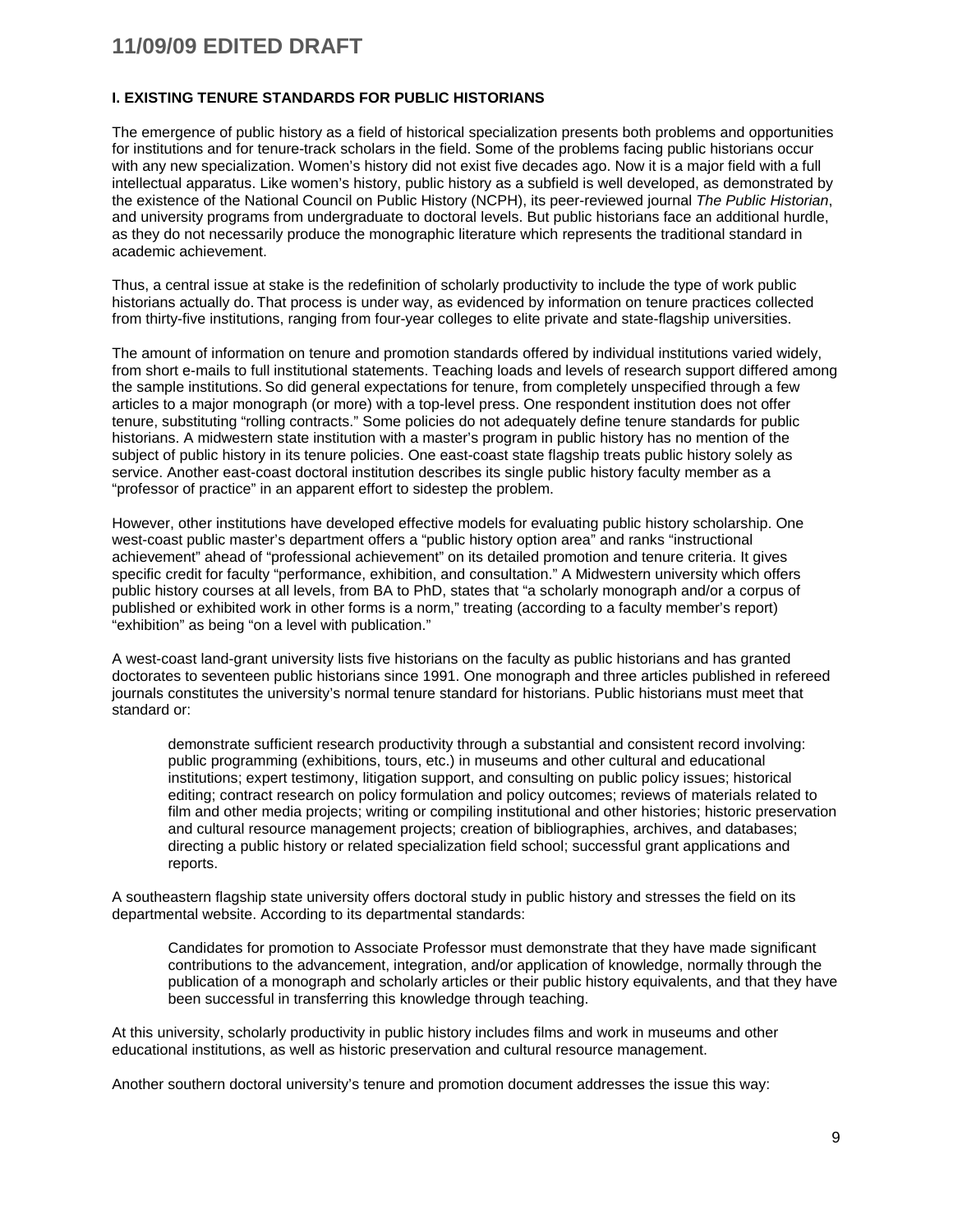For applied or public history, the department assesses quality around a similar set of criteria: 1) a work's impact on the field, shown through reviews, citations, honors and awards, or other evidence, 2) success in broadening appreciation of the field by transmitting current scholarship to non-specialist audiences, 3) the candidate's explanation of the importance of his or her work, 4) the comments of outside reviewers in the promotion and tenure process, and 5) the Committee's own assessment of a candidate's work.

Finally, consider the policy of a mid-Atlantic non-doctoral state university which stresses public history at the undergraduate and master's level:

No single standard can apply other than to require that the candidate's work be nationally recognized. The flexibility in this standard is likely to be even more true as the historical profession generally and the History Department specifically diversifies in methodology, venue and media. It is often said that the gold standard for the area of research in the promotion and tenure review is publication of a good monograph with a good academic press. In very, very general terms that is still the case; but exceptions and alternatives to that standard are so many and so varied that any attempt to impose a single criterion for success will stunt rather than encourage fine, cutting-edge research. . . . In the present, it is entirely likely that several of the electronic, web-based and/or multimedia projects currently under way will result in finished products which are far from monographic but are no less important for the faculty members' professional standing. To take another example, the Department's growing expertise in public history will result in projects whose end products do not at all resemble the traditional monograph, but should count just as strongly toward favorable review: exhibits, for example, or catalogues, or electronic dissemination of data assemblies. The point here is that faculty mentors work with untenured faculty to establish the appropriate outcomes for research productivity. This is a collaborative effort, as established scholars in the field determine what forms and levels of production constitute standards for advancement, and—well in advance—fully convey those standards to junior faculty.

#### **[While no set of standards is perfect, these guidelines are notable for their flexibility and openness to the many kinds of work historians do.]**

In short, the tenure and promotion policies which the working group reviewed offer a wide range of models for evaluating publicly engaged scholarship. Some procedures and standards fail to take account of the unique concerns of public history. Other departments, and their parent institutions, have adopted policies which creatively address both traditional professional standards (meaning intellectual productivity and outside peer review) and the specific conditions of public history.

#### *Existing Tenure Standards: Best Practices and Recommendations*

- If a department hires faculty to teach public history, it should make a commitment to ensuring that departmental guidelines for tenure and promotion reward public history work.
- It is imperative for any institution which hires faculty members in the field of public history to take account of best practices elsewhere. Models of good practice exist at highly reputable colleges and universities.
- Departments and universities should look beyond the traditional monograph for models in evaluating public history creativity and productivity. For models of the possibilities for evaluating such work, they might look to standards for evaluating performance in theater, music, dance, the visual arts, and *belles-lettres*.

#### **II. COMMUNITY ENGAGEMENT**

Most existing tenure standards undervalue community engagement, a vital component of public history. For public historians, community engagement means applying their specialized skills and training in an active scholarly partnership with a community, in order to create and/or apply knowledge for the mutual benefit of the community and their institution. Ideally, community engagement should infuse all three of the traditional workload categories. In some cases, community engagement results in scholarly products—such as exhibits, National Register nominations, and oral histories—which may be evaluated through an appropriate process of peer review. Whatever its form, however, community engagement in public history differs from the traditional concepts of "service" or "outreach" in its collaborative nature.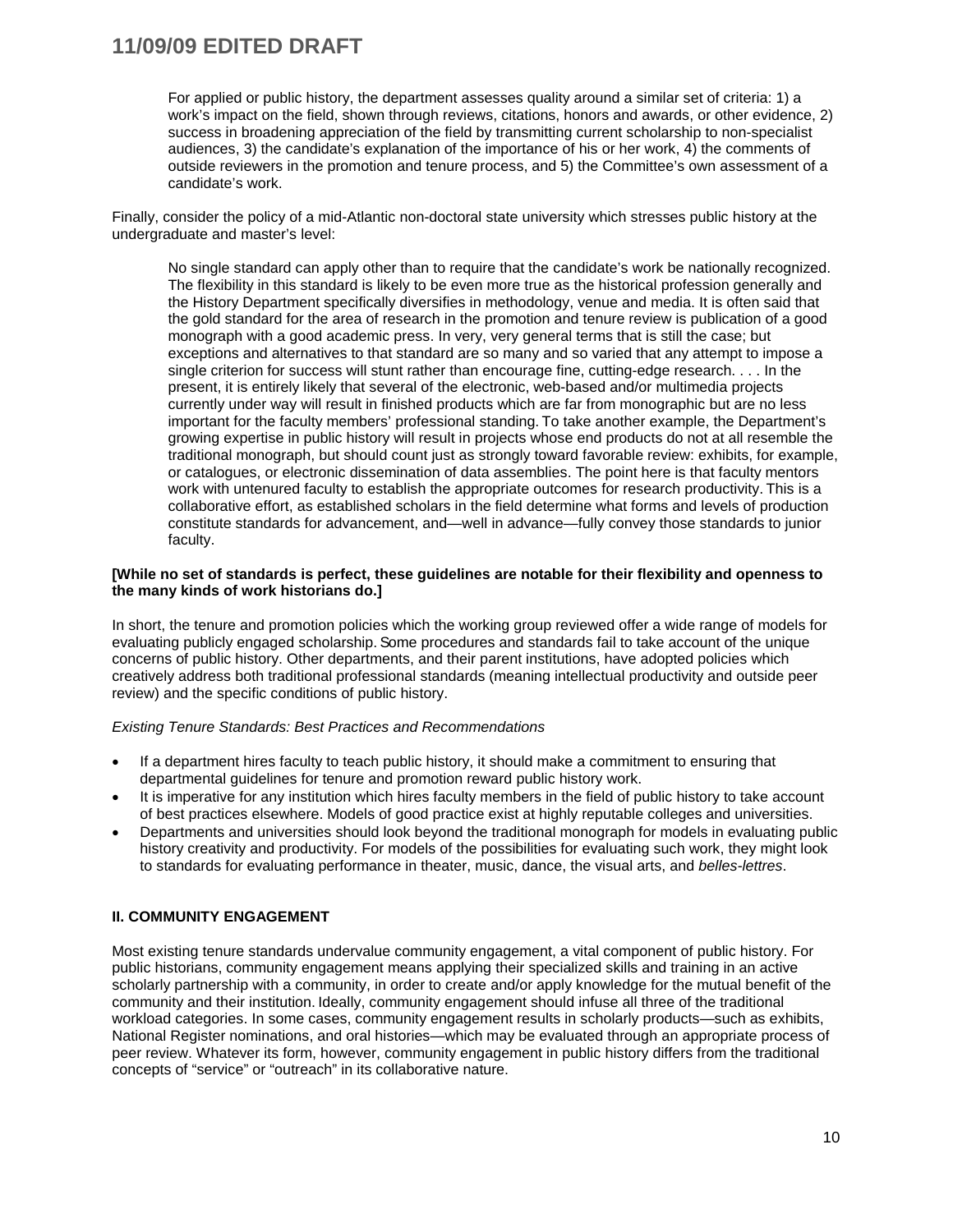In every aspect of its practice, public history engages communities beyond the campus. Publicly engaged historians:

- Develop interpretive plans for museums, communities, and historic sites (see "Case Study I–Developing History Museum Exhibitions" in Appendix);
- Write studies of historic resources, documenting their significance and condition;
- Write administrative histories in cooperation with government agencies and private institutions;
- Give talks and lead open forums with public groups;
- Act as consultants to historic sites/historic preservation projects;
- Write National Register and National Historic Landmark nominations (see "Case Study II–Nominations for the National Register of Historic Places and the National Historic Landmark Program" in Appendix);
- Develop museum exhibits which stimulate and facilitate civic dialogue;
- Direct and/or advise community history projects, often aimed at underserved groups;
- Consult on urban redevelopment projects which promote heritage tourism and historic preservation;
- Run internship programs and teach service learning courses which make community engagement part of the curriculum;
- Serve on boards and advisory councils for historical societies, museums, and historic preservation boards;
- Work on teacher training grants aimed at improving history education in primary and secondary schools.

Public historians, then, offer valuable connections with larger communities and, in the process, help to fulfill institutional missions, secure external funding, and raise the public profile of their departments and institutions.

Public historians are also, in most departments, the faculty members most in step with a larger trend in higher education. A growing number of universities, colleges, and national organizations encourage collaborative projects and partnerships between institutions of higher learning and larger communities. The National Association of State Universities and Land Grant Colleges (NASULGC), partnering with the W. K. Kellogg Foundation, called on universities to bring "research and engagement into the curriculum" and "put [their] critical resources (knowledge and expertise) to work on the problems the communities [they] serve face."[15](#page-27-13) The Carnegie Foundation for the Advancement of Teaching lent its weight to the movement toward engagement when it opened a new elective classification of "community engagement."<sup>[16](#page-27-14)</sup> In an era marked by shrinking funding and a growing public perception that institutions of higher learning are detached from and unresponsive to larger societal needs, engagement is an important consideration. Departments and institutions embracing civic engagement should have a system in place to evaluate community projects.

#### *Community Engagement and Tenure Standards: The Critical Issues*

Unlike teaching, research, and service, "engagement" generally has not been considered a workload category in American colleges and universities. Most often, community engagement has been relegated to the undervalued category of service. This puts public historians in academia at a great disadvantage when they apply for tenure. Their positions demand that they remain engaged scholars, yet that work is essentially dismissed in tenure considerations.<sup>[17](#page-27-15)</sup> To do their jobs responsibly and stay current in their area of expertise, public historians must remain publicly engaged scholars. Yet, when these faculty members apply for tenure and promotion, they are frequently judged solely on the basis of their published research.<sup>[18](#page-27-16)</sup>

This double bind emerged in large part from American academia's adoption of the German research model in the twentieth century. Community engagement had always been expected of American academics. The first generations of the American professorate represented a direct link between their institutions and the communities in which they lived. The land-grant colleges and universities founded as a result of the Morrill Act redefined the nature of engagement in important ways, but the expectation remained. Over the course of the twentieth century, however, the growing influence of the research university model led to narrower tenure and promotion criteria which rewarded the pursuit of knowledge for its own sake, regardless of its immediate application for a community. Still, the tradition of community engagement, which is at the very heart of public history, remains central to the stated mission of many institutions.

Moreover, it is essential for twenty-first-century colleges and universities to maintain these community connections. Publicly engaged scholars in all disciplines can help to strengthen their institutions by directly serving public needs and mobilizing the single greatest asset of any college or university—intellectual capital. The central issue, then, is to recognize community engagement as a modern imperative in American academia and to find equitable ways to evaluate and reward this work.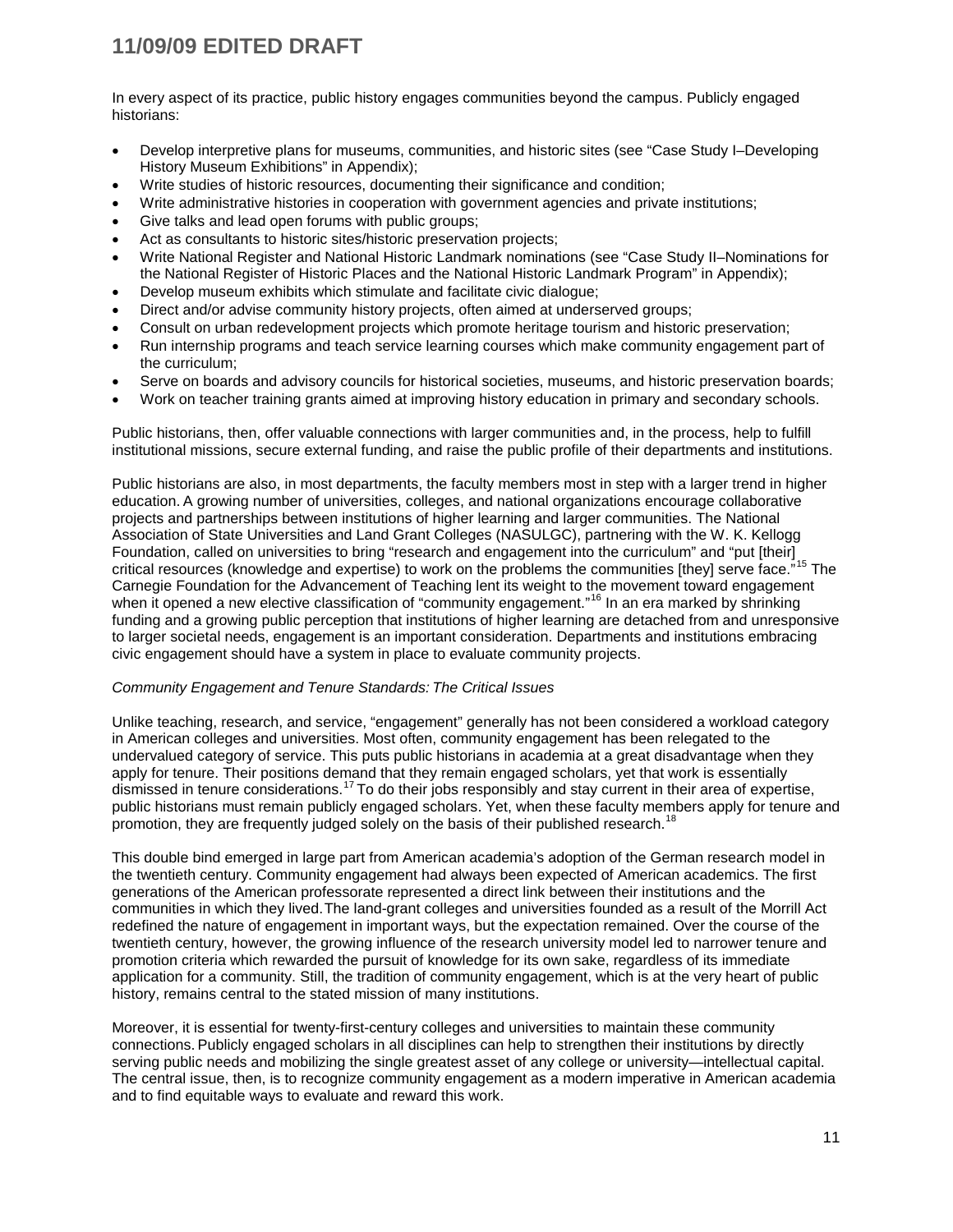#### *Making Engagement Count: Best Practices and Recommendations*

Evaluating community engagement means first recognizing it as a valuable scholarly endeavor, vital to the work of public historians and, ideally, to all scholars. Failing to recognize the value of engaged scholarship forces historians seeking tenure or promotion to limit the time they devote to community engagement.

In order to fairly reward efforts in this area, departments might consider the following:

- Tenure standards should be calibrated with departmental and institutional values and missions and work valued accordingly. If the institution has stated a commitment to community engagement and public history, that commitment should be reflected in how faculty members are tenured and promoted.
- Workload categories should be rethought in order to give due weight to community engagement. One scenario might envision the creation of a separate workload category of engagement to supplement the traditional tripartite division of research, teaching, and service. Another option would be to hybridize the workload categories of research and teaching to explicitly value the scholarly and pedagogical results of community engagement projects.
- Public historians should be allowed to negotiate their contracts to adjust workload distributions and expectations in order to allow for, and reward, quality engagement projects.
- Departments should seek to create an appropriate peer-review process for publicly engaged scholars which considers work beyond the monograph.
- The review process should incorporate evaluations from community partners. Qualified peer evaluators include professionally trained and professionally active historians working outside the academy. Pool members could be used to evaluate individual public history projects as well as to act as external evaluators in final tenure and promotion decisions.
- Engagement projects should be valued at all stages of a scholar's career. Public historians at the assistant professor level should be encouraged to develop community engagement projects with the knowledge that their work will count toward their promotion to associate professor.

#### **III. RESEARCH AND SCHOLARSHIP**

Public historians, like all historians, embrace the definition of scholarship laid out in AHA's *Statement on Standards of Professional Conduct*:

Scholarship—**the discovery, exchange, interpretation, and presentation of information about the past**—is basic to the professional practice of history. It depends on the collection and preservation of historical documents, artifacts, and other source materials in a variety of institutional settings ranging from libraries to archives to museums to government agencies to private organizations. Historians are committed to protecting significant historical evidence wherever it resides. Scholarship likewise depends on the open dissemination of historical knowledge via many different channels of communication: books, articles, classrooms, exhibits, films, historic sites, museums, legal memoranda, testimony, and many other ways.  $19$ 

Public history scholars *discover* information about the past through study of a wide range of primary sources: textual records, landscapes and the built/engineered environment, material culture, oral sources, and visual materials. They participate in the *exchange* of information with other historians, scholars in other disciplines, and community partners who study the past. They *interpret* information about the past by framing relevant questions about the past and analyzing information they have gathered from primary and secondary sources*,* and they *present* information and interpretations to—and, often, with—a variety of publics in a wide variety of interpretive and presentational formats.

The 1993 report *Redefining Historical Scholarship* described the process of historical scholarship as having "four distinct yet interrelated components":

- 1. The advancement of knowledge—essentially original research.
- 2. The integration of knowledge—synthesizing and reintegrating knowledge, revealing new patterns of meaning and new relationships between the parts and the whole.
- 3. The application of knowledge—professional practice directly related to an individual's scholarly specialization.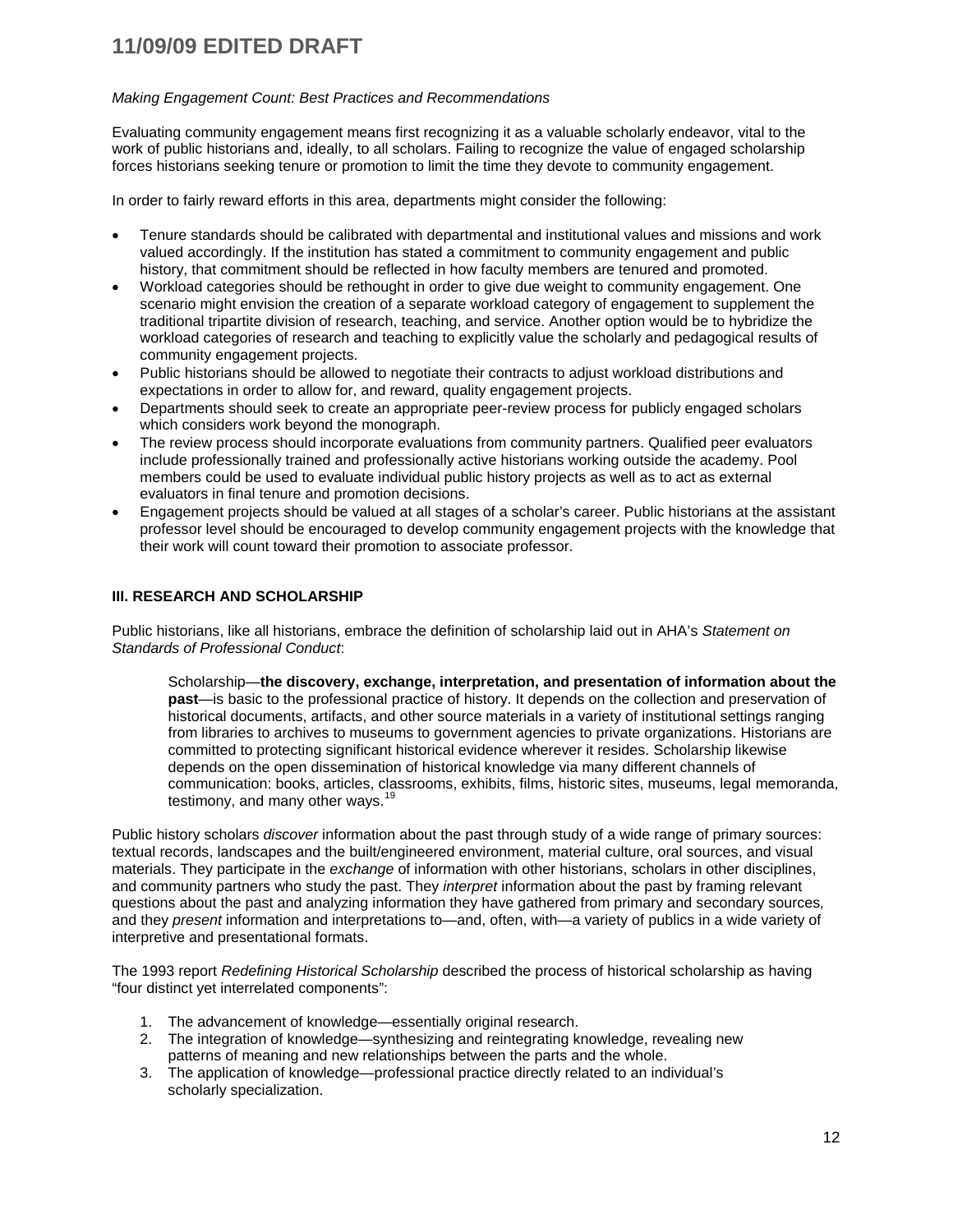4. The transformation of knowledge though teaching—including pedagogical content knowledge and discipline-specific educational theory.<sup>[20](#page-27-18)</sup>

The authors of the report saw most public history scholarship as falling primarily within the scope of application of knowledge.

The WGEPHS, in contrast, argues that public historians make contributions in all four areas of scholarship.<sup>[21](#page-27-19)</sup> Public historians do not differ from their more traditional colleagues in producing scholarship which reflects the discovery, exchange, interpretation, and presentation of historical evidence. The differences between public historians and academic historians lie not in the quality of their work but in its range, which extends beyond traditional scholarship, in the contexts in which it is presented, and in its collaborative nature.

Public historians expand on traditional scholarship and the monograph in several ways. First, while academics often focus intensely on a specific national, regional, temporal, or topical content area, public historians' expertise often lies in thematic issues or in the mastery of the historical process itself as it is applied to problems which emerge in the context of community engagement. While some public historians locate their work within communities and address local historical issues in the particular city, county, or state in which the they and their students live and work, as professionals, they also contribute academically informed perspectives which place community histories within larger national and transnational contexts and balance memory with current historiography.<sup>[22](#page-27-20)</sup> Public historians develop a deep understanding of and an expertise in the *process* of doing history in forms and venues which document, preserve, and ultimately inspire public dialogue about the past. These include authoring exhibitions and public programs in conjunction with museums, historical societies, and libraries; preserving and interpreting the historic significance of the built environment with state and national authorities like the National Park Service and State Historic Preservation Offices; defining and interpreting artifactual and archival collections; documenting oral histories; researching and writing historical documentaries for film, television, and radio; and presenting historical scholarship on the web.<sup>[23](#page-27-21)</sup>

The second major difference lies in the inherently collaborative nature of public history scholarship. While more traditional history scholars may at times choose to collaborate on a particular project, their work is primarily a solitary endeavor. On the other hand, public history—that is, the joint endeavor in which historians and their various publics collaborate in making the past useful to a larger audience—nearly always involves a team effort which includes professional historians employed in public institutions, community stakeholders, and varied audiences. As public historians work closely with community stakeholders, in particular, they seek to balance informed and learned historical practice with community knowledge and to incorporate multiple points of view on the substance and meaning of history.

Public historians proceed from a professional ethic which respects and is open to learning from eyewitness accounts, oral histories, and personal as well as collective memory.<sup>[24](#page-27-22)</sup> At the same time, while they adhere to standards of reflective practice and shared authority, public historians do not cede historical authority by privileging particularized experiences over rigorous examination of evidence, a thorough knowledge of historical context, and current historiography. Rather, as academically trained historians, they bring scholarly expertise to the public documentation, interpretation, and discussion—including the passionate and informed debate—of history.

Finally, public historians' scholarship differs from traditional research in the types of primary source materials public historians employ and the varieties of venues in which they present their interpretations. For public historians, the format and venue in which they "tell about the past" may be as divergent as the sources upon which they draw. Museum exhibitions, film or video scripts, interpretive plans for historic sites, websites, contract research reports, policy papers, archival documentation strategies, and curricula developed for K-12 teachers all involve the key elements of scholarly research: primary sources, secondary sources, and an interpretive framework. These products meet the AHA definition of scholarship as "the discovery, exchange, interpretation, and presentation of information about the past."

#### *Public History Scholarship and Tenure Standards: The Critical Issues*

No consensus exists within history departments or higher levels of tenure decision making regarding how to evaluate historical scholarship presented in public history venues. An undue emphasis on traditional research in the standard three-pronged evaluation system too often excludes or undervalues public history scholarship. Although, as James Gardner has stated cogently, "scholarship is a process, not a product,"<sup>[25](#page-27-23)</sup> many departments employ a definition of research and scholarship which prioritizes products over process by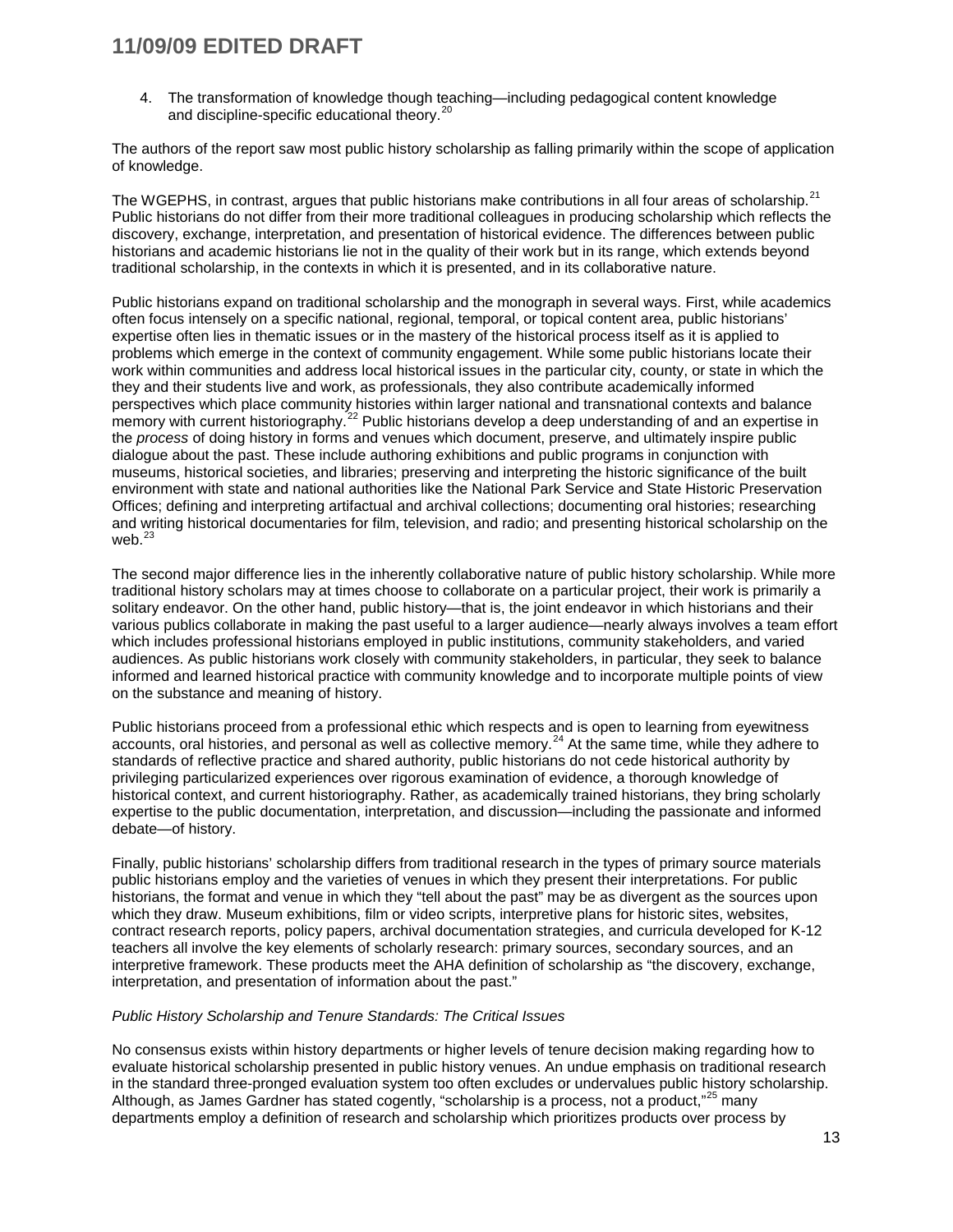equating quality scholarship to publication in printed media. Such scholarship usually also counts most heavily toward short-term reward decisions such as annual pay or merit raises. For example, in at least one department, a standard formula is used to calculate yearly salary increases based on the previous year's publication of a book or an article in a major journal.

Such a limited definition of historical scholarship constrains public history tenure-track faculty by placing them in a catch-22 situation. It is imperative that public historians, as scholars, teachers, and mentors, maintain their scholarly reputations in areas of practice outside of the academy and model scholarly research methods and outcomes to the next generation of public historians. But in so doing, these scholars either diminish their opportunities for rewards and retention within the existing academic system or shoulder a double burden of scholarly productivity: public history work in addition to the standard scholarly monograph. With the growth in public history programs, more and more scholars, especially younger scholars entering the field, will be caught in this dilemma: they will be hired to undertake a wide range of activities and run the risk of being denied tenure when those activities and concomitant products do not fit with existing tenure and promotion criteria.

Broad acceptance of the expansive definition of scholarship expressed in the AHA's *Statement of Standards of Professional Conduct* would go a long way toward addressing this critical issue. The profession should develop an equitable means of evaluating public history scholarship within this broadened definition.

One component of evaluation which must be reconsidered is the range of professionals who may serve as peer reviewers for a tenure application. In a traditional academic history environment, evaluation by one's peers begins with the process of publication, or putting scholarly work out into the world. It takes place again when scholarly products are reviewed in scholarly journals or the public press. And it takes place again when a department identifies outside peer reviewers to critique the scholarly productivity of a candidate for tenure or promotion. Each of these stages represents particular challenges for public historians in the academy, but these difficulties can be overcome by recognizing a wider scope of reviews and reviewers for public work.

Rigorous peer review and refereed evaluation before publication takes place as surely in most public history work as in scholarly presses and academic journals. No museum exhibition reaches a public opening without a continuous review and commentary by myriad committees of outside reviewers and humanities scholars and outside and inside teams of registrars, curators, educators, public relations specialists, and funders. New site interpretations at state, national, and local historic sites or outdoor historical parks undergo similar scrutiny by resource providers, public focus groups, consulting scholars, and internal review committees. Consulting work or sponsored research by historians has a built-in peer-review element as historians compete to be awarded contracts or submit proposals for projects to granting agencies. These examples suggest that pre-publication review and validation is as varied as the scholarly products of public history. The resulting products deserve to be accepted as having undergone a rigorous peer-review process comparable to that accorded more traditional forms of scholarship.

Review of public history products can and does take place within the scholarly journals to which departmental tenure and promotion committees turn for evaluation of the significance of scholarship. But it also takes place in other places and formats as well—local newspapers review museum exhibits; local community organizations and national professional associations recognize public history projects with awards and commendations; specialized online publications offer critical evaluations of museum exhibitions or the "gray literature" of contract reports.

As well, audience feedback can provide key insight into the success or failure of a public history project. Above all, these projects are meant to engage public audiences. Increasingly, public history institutions are committed to capturing how their audiences understand and make use of their work. Museums often hire outside audience-research specialists to conduct formal summative evaluations of their exhibits, statistically rigorous surveys which shape how an institution learns from a project and, often, chooses to revise it. Museums also increasingly create visitor feedback stations within their galleries, opportunities for visitors to give their point of view on the exhibit, whether in video stations, blogs, or index cards. While less rigorous than a summative evaluation, these testimonials can offer unvarnished insight into how visitors make sense of the public historian's work. All available sources should be considered when evaluating the significance of public history projects.

In the tenure process, peer reviewers should be in a position to assess the merits of candidates' work *within the public history field*. Outside peer reviewers chosen at the point of the promotion and tenure decision frequently come from the ranks of scholarly historians and are often unfamiliar with the ways in which public historians work, the sources they draw upon, and the venues in which their scholarship is presented. Too often, poorly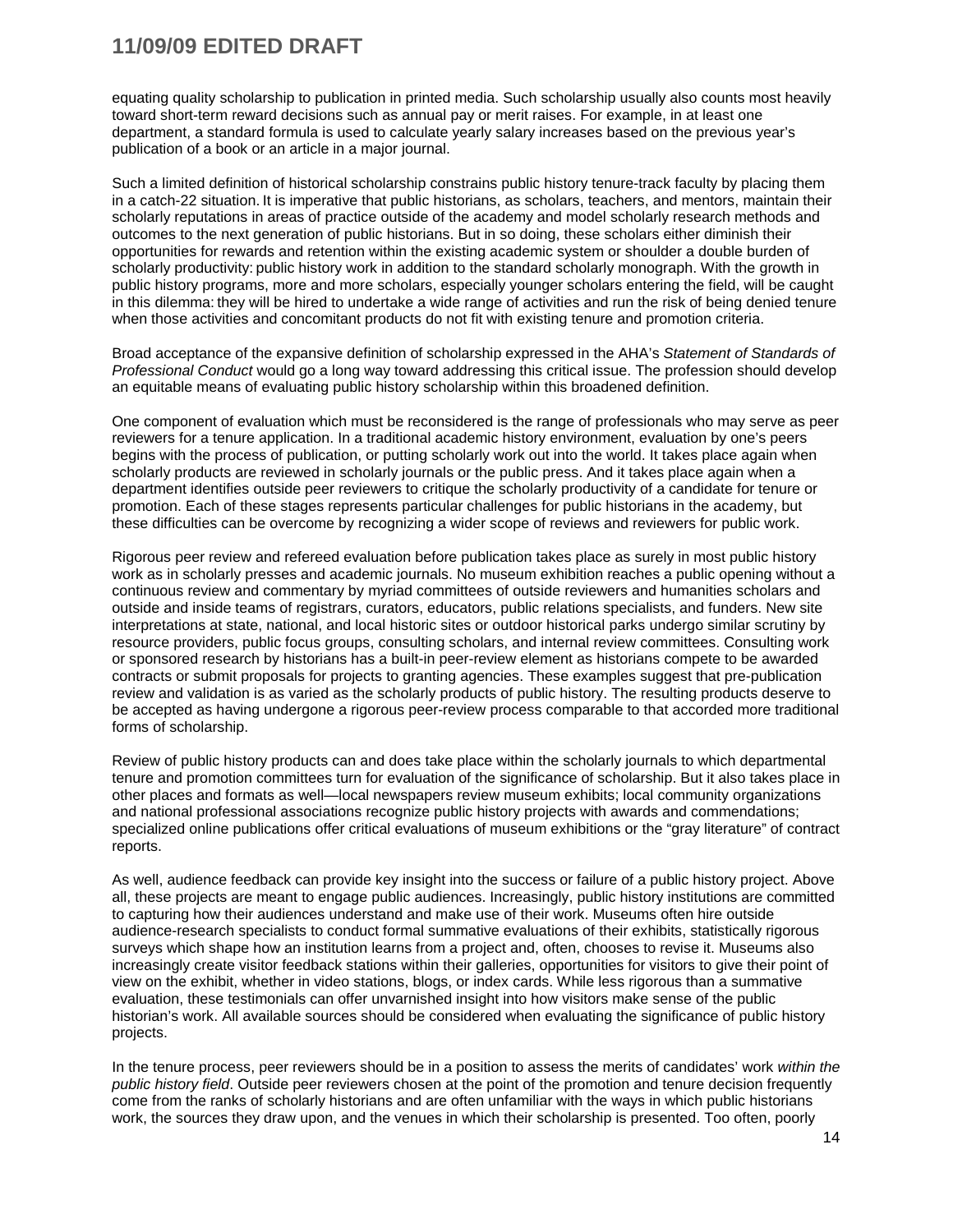chosen external reviewers do a disservice to candidates, damning with faint praise or, worse yet, criticizing public historians for failing to produce monographs or scholarly journal articles.

#### *Defining and Documenting Scholarly Work: Best Practices and Recommendations*

In evaluating public historians, departments should address two broad issues. The first is intellectual: establishing an inclusive definition of the *sources, content, and format* of scholarship which encompasses all scholarly work, including that of public history. The second is procedural: defining the *processes* by which documentation and evaluation of scholarly achievements is carried out so that public history work is recognized and legitimated.

Individual historians have a role to play in ensuring fair consideration of their publicly engaged work Public historians seeking tenure or promotion must be careful to provide clear documentation of the ways in which the work they do qualifies as scholarship in the eyes of the historical profession as a whole, as articulated in the documents cited in this section of our white paper. That may require not only explicit explanations of the scholarly contributions of a candidate's work in the personal narrative common in many tenure and promotion files, but also an introductory analysis of the meaning or significance of specific evidence submitted for evaluation. For instance, scholars submitting evidence of their scholarly role in curating museum exhibits might include not only the exhibit script and the text of all object labels, but also primary and secondary source bibliographies, databases of exhibition checklists, photographs of the installation, press release and publicity materials, educational materials developed in conjunction with the exhibition, and reviews by local media as well as scholarly journals. The burden of proof should not be entirely on the candidate, however. Departments and universities might consider the following:

- In writing or revising tenure and promotion criteria, departments should expand the definition of historical scholarship to include the variety of products generated by all department faculty members. Department guidelines might list products, venues, and media relevant to tenure decisions; however, the primary criterion should be excellence in the historical scholarly *process* and recognition at the regional, national, or international level (depending on the rank for which the candidate is being considered) for the quality of historical work produced. In the words of one example: "No single standard can apply other than to require that the candidate's work be nationally recognized."
- Departments supporting public history faculty for promotion and tenure need to articulate clearly in letters of support to upper levels in the university's tenure and promotion decision-making process that the work of public historians, in whatever format it appears, meets the high standards of the profession for scholarly rigor.
- Public historians should be supported and encouraged in nontraditional activities which lead to scholarly productivity. Historians frequently are granted research leaves or sabbaticals to conduct research in libraries and archives. It may be equally important for faculty teaching museum or archival administration to spend a semester or year's leave working professionally in a museum or archive. Similarly, a faculty member teaching cultural resource management might spend a summer involved in an archaeological excavation, or a public policy faculty member might use a leave to serve as a staff member of a legislative committee or political campaign. These activities may have a clear connection with the transfer of knowledge element of public history faculty responsibilities, but they can also be an important part of the development of scholarly knowledge for a public historian.

#### **IV. TEACHING**

Besides the usual classroom-based activities, teaching public history includes working on projects with students, coordinating student internships, and presenting public programs; as with scholarship, the range of teaching activities in public history engages a more expansive definition of teaching than has traditionally been employed in the academy. Traditionally, the evaluation and reward of teaching in higher education has focused on instruction occurring within the classroom. Yet faculty—and especially public history faculty—interact with learners outside the classroom, and this work should be recognized in the tenure and promotion process.

Learning is always a collaborative enterprise, but it is even more so in the public history classroom. It is common, for example, for a public history course, either at the undergraduate or graduate level, to include individual or group projects. Such projects are often undertaken in cooperation with or for the benefit of offcampus parties. For example, a class may conduct an oral history project for a local community, prepare an exhibit for a museum, develop a walking tour for a National Trust Main Street program, or document and record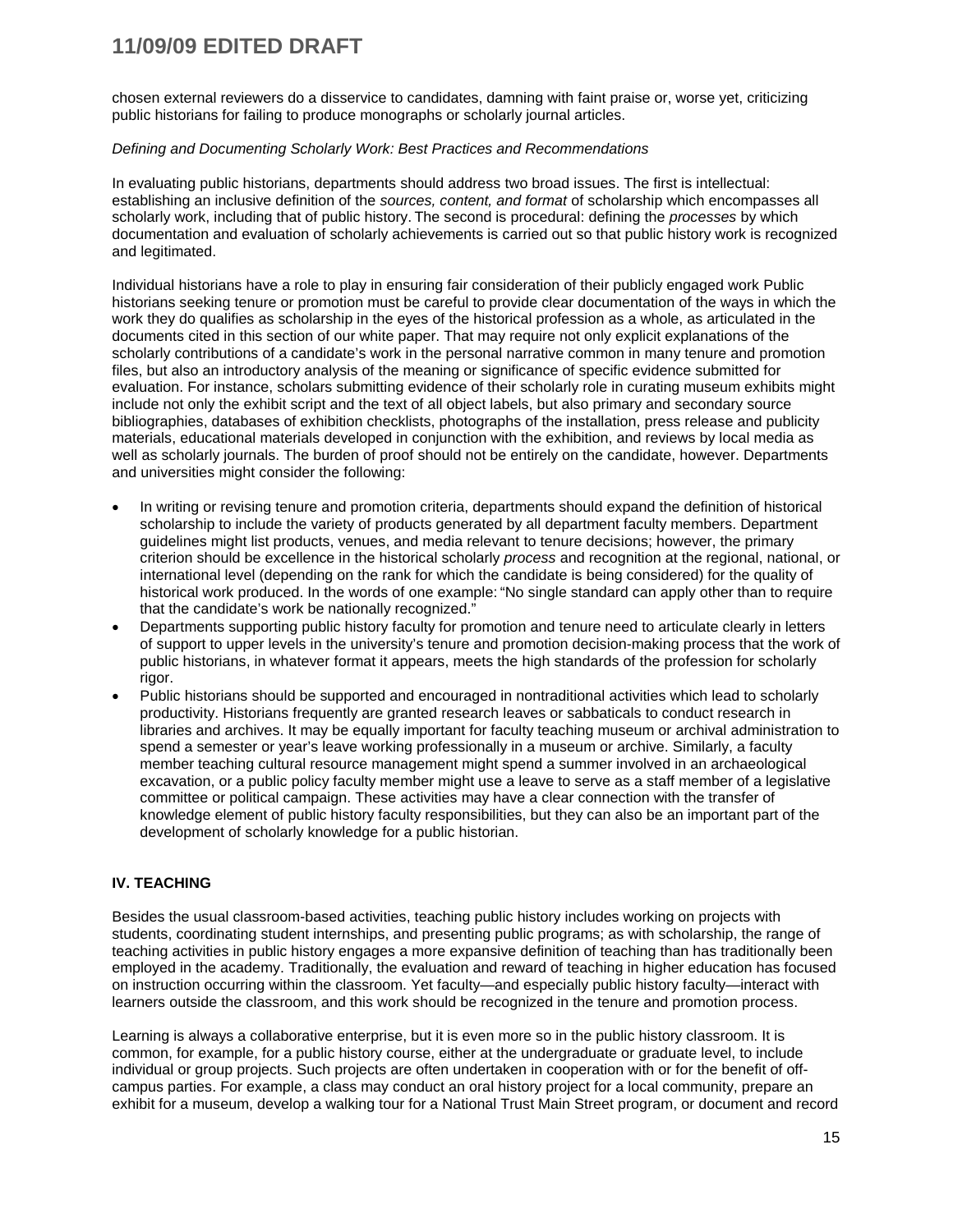resources for a historic preservation organization. Such projects are analogous to the term paper which is the usual exit requirement in more traditional classes, and they require significant work outside the classroom. Their collaborative nature often demands greater effort from both the students and instructor. The instructor often serves as project director as well,—framing the project's questions, establishing community connections, shaping research methods, identifying sources, evaluating conclusions, shaping the design and form of the final product, and guiding its dissemination. A well-designed and well-executed class project, then, can be thought of as a work of scholarship for the instructor as much as for participating students, as well as a significant additional teaching commitment. Through collaborative public work, the instructor has indeed contributed to the "advancement, integration, application, and transformation of knowledge."

Like large class projects, internships are an essential component of any public history program. Students need opportunities to apply the theoretical training received in the classroom and develop professional skills and can benefit from interacting with professional public historians in a work environment. Internships clearly are an extension of classroom teaching and a key component in the training of students. Just like classroom-based activities, effective internships delineate the learning objectives to be addressed, define how those objectives are to be met, and describe how the student and the internship experience are to be evaluated. Normally, a significant work product is required of the intern. Establishing a successful internship program requires meeting with representatives of host institutions and negotiating tasks to be undertaken, work schedules, compensation, daily supervision requirements, and the role of the host in evaluating the internship. The faculty member typically maintains contact with the intern and the host institution during the duration of the internship, through periodic on-site visits if possible. The level of commitment and scholarly attention and the amount of time required to coordinate and supervise an effective internship experience is certainly commensurate with that which most professors give to their classroom teaching.

In addition to working with students outside the classroom, public history faculty also interact with learners outside the institution. Drawing upon their professional expertise, public historians present talks and workshops at museums and historical societies, instruct Elderhostel classes and other continuing education settings, participate in media programs, and contribute to Teaching American History (TAH) grants—to name just a few venues. These are all teaching events, requiring the same level and type of preparation and scholarly engagement, and a greater degree of community engagement, as that required of scholars teaching in the traditional classroom environment. Too often, such activities are relegated to the least valued category of service. In truth, all deserve to be valued as an extension of teaching.

#### *Teaching and the Public Historian: The Critical Issues*

Academia has long recognized the symbiotic relationship between research and teaching. However, most history departments continue to evaluate faculty performance using systems which define research, teaching, and service as distinct spheres. Tenure and promotion guidelines clearly demark them. The AHA's 1993 report *Redefining Historical Scholarship* suggested a more holistic approach, defining what traditionally has been called teaching as scholarship entailing the transformation of knowledge.<sup>[26](#page-27-24)</sup> Such an acknowledgement of the interplay between scholarship and teaching better fits the public historian's reality. Yet departments incorporating this continuum model remain relatively rare. In the more common tripartite system, the unique and time-consuming aspects of teaching public history negatively impact traditional scholarly output and thus the public historian's future in the academy.

#### *Recognizing the Public Historian as Teacher: Best Practices and Recommendations*

The public history faculty member's teaching responsibilities typically extend beyond the traditional classroom and demand additional time and effort. Departmental guidelines for tenure and promotion should recognize and accommodate this reality. The mechanisms for accomplishing this will vary, but departments and universities might consider the following:

- Departments holding fast to the model of evaluating faculty using the three distinct spheres of scholarship, teaching, and service might consider adjusting upward the weight assigned teaching, with a corresponding decrease in the value assigned scholarship.
- Other departments may adopt the more holistic definition of scholarship suggested by the AHA and include such teaching activities as a form of scholarship. Rigorous documentation and evaluation, including some form of peer review, would be part of that process.
- Whatever approach is adopted, it should also be based on a consideration of the department's and institution's missions, as well as an assessment of the faculty member's role in fulfilling those missions.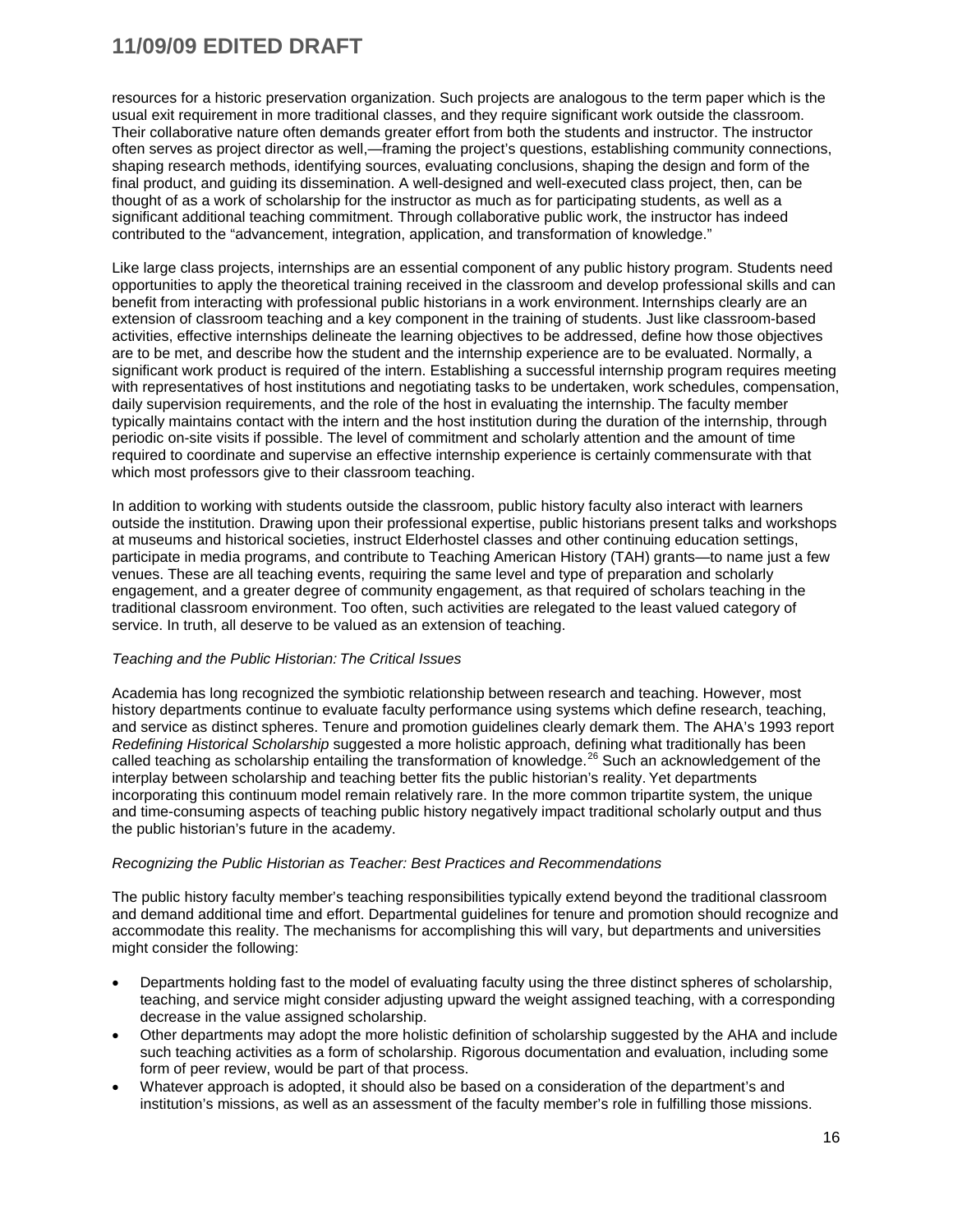- Given the time involved, the establishment and supervision of internships should be factored into a faculty member's workload. The establishment and supervision of internships should be considered and rewarded as a form of teaching in the traditional evaluation rubric and as scholarship, involving the transformation of knowledge through teaching, in a continuum evaluation process.
- Public history projects engaged in with students should be recognized as a form of teaching or transforming knowledge which requires time and effort beyond that of traditional courses. Consequently, it is proper for departments to consider this in determining a faculty member's course load. Departments need to decide whether such projects also constitute scholarship based on their own guidelines. Such activity might also be appraised as civic engagement if the institution includes that category in its evaluation rubric.
- Public programs which draw on a faculty member's expertise and specialized skills should be recognized as a form of teaching or the transformation of knowledge. Inherent in this is the recognition that teaching and the transformation of knowledge often occurs outside the traditional classroom.<sup>2</sup>
- Public history-related teaching activities—be they internships, projects with students, or public programs should undergo review, preferably by peers, to determine their quality and assure that such efforts are appropriately recognized in the evaluation and reward process.

#### **V. SERVICE**

Of the three traditional categories of evaluation, service has become perhaps the least valued, often dismissed by academics who wish to devote more time to scholarship and teaching than to time-consuming and often thankless committee work. The public historian's service responsibilities include committee work, administration, development, and diplomacy. Specifically, public historians may chair a public history committee and serve on various other departmental, college, and university committees. Their responsibilities might also entail service to the larger profession and to local groups, such as museums, historic preservation review boards, executive councils, and humanities councils. For public historians in the academy, service also involves the time-consuming administrative work needed to create robust public history programs and vibrant connections to the wider community.

Given its important role in the professional life of public history faculty, service should be revalued and its significance validated. This section of the white paper describes the many administrative tasks which public historians—and particularly program directors—perform which are not easily subsumed within the civic engagement category.

Administrative service encompasses a variety of non-academic skills and duties which are fundamental to nurturing a vibrant program. Effective public history faculty members must hone their organizational, managerial, and creative skills to conduct the following tasks:

- Recruiting students;
- Hiring and managing clinical faculty;
- Tracking and reporting the achievements of the program, including enrollments and employment statistics for students (see "Case Study III–Program Director" and "Case Study IV–Program Director" in Appendix);
- Overseeing program budgets; and
- Ensuring the smooth operation of programs.

In many cases, program directors also become their department's ad hoc web master because they have the requisite skills. Some program directors assume the additional responsibility of raising money for graduate fellowships, either through grants and contract work or by working with development staff to identify and cultivate donors.

Finally, there are many duties, large and small, which can be considered under the general category of diplomacy. Some of these facilitate the collaborative and public relationships which constitute civic engagement, but are not fully formed programs or products. Diplomatic activities may include:

- Engaging speakers for on- and off-campus talks and special programs;
- Working as liaison with university offices such as career services, service learning, and public relations; and
- Meeting with potential program partners.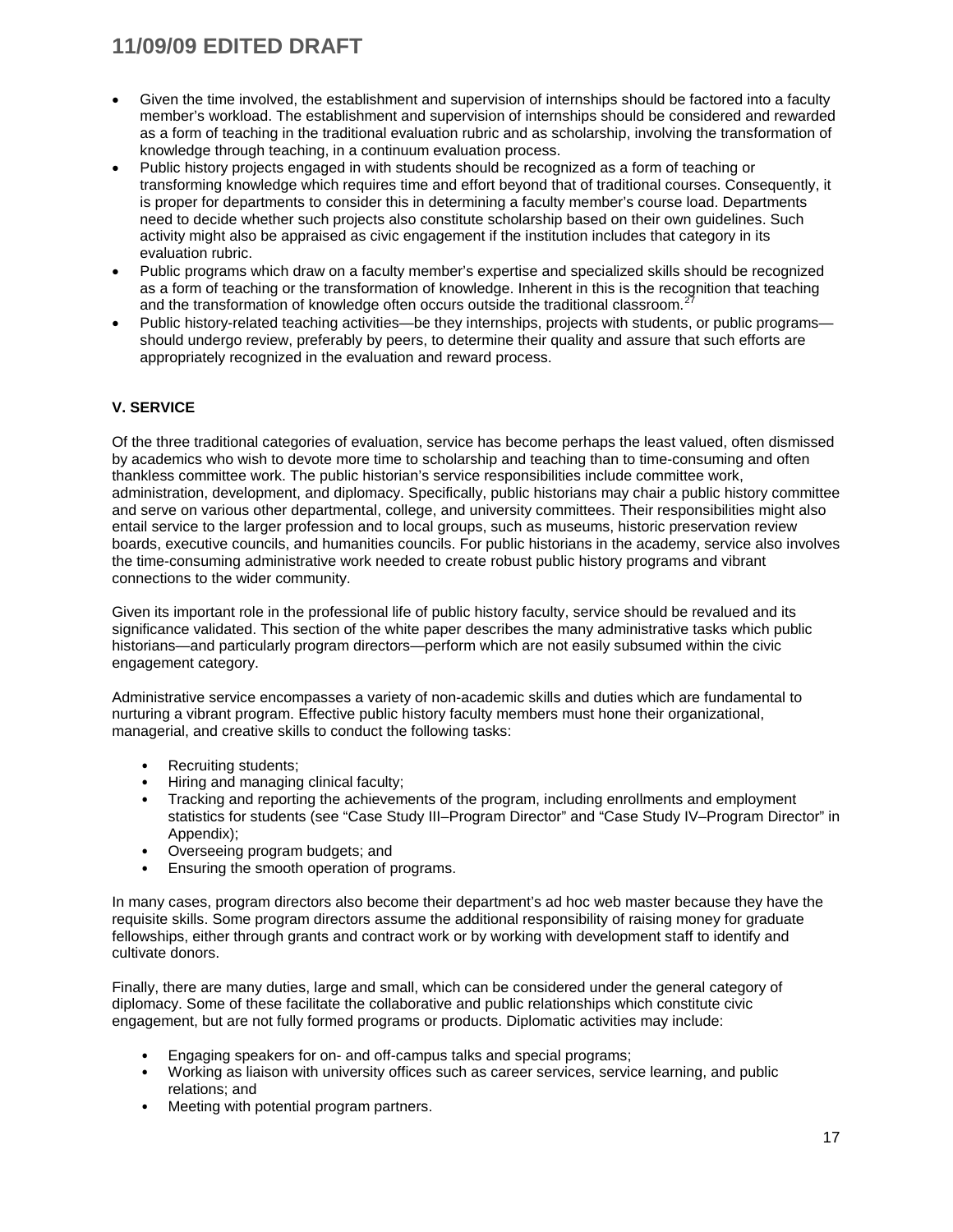Diplomacy also includes the innumerable acts of good will which build good community relations, such as answering telephone and e-mail questions from the public about the program or about random historical subjects. A conscientious response to such inquiries often means finding the appropriate expert or the right reference sources and passing them on to the requester. It also requires time which could be spent on teaching or research or something with more direct benefits. But performing such service to the public, the community, and the profession is what public historians should do. Acting diplomatically wins friends, strengthens ties between the university and the community, and ultimately nurtures the public's engagement with history.

Public historians polled by the working group advocated maintaining but reevaluating the category of service in the promotion and tenure process. Most acknowledge that public historians will "always be top-heavy in service, which is no way to get tenured or promoted." They argue that some public history work usually seen as service is best evaluated in other categories. Others note that departments need to understand the balance between service and the other categories and be aware that service facilitates productive partnerships. Finally, one respondent reflected that although we seem to be "stuck" with such terms as teaching, research, and service, we need to redefine them and ask of all faculty, "How have you helped the university be responsible to taxpayers or to live up to its responsibilities as a charitable organization?" Service work provides the most compelling answer to this question.

#### *Public Historians as Administrators: The Critical Issues*

The movement to redefine public historians' contributions in the academy has emerged, in part, from the expansion of public history programs. This remarkable increase has been accompanied by the hiring of new faculty members who are required to build or run a program in addition to research and teaching. The majority of public history programs, and especially newer programs, are overseen by a single faculty member with little or no administrative training. These ad hoc administrators are, often, junior faculty members who must balance the demands of the tenure system with administrative duties equivalent to those of a department chair.

Junior faculty and program administrators (whether these two groups overlap or not) are particularly vulnerable in the promotion and tenure process if history departments do not validate administrative service. Faculty members who double as program directors perform a range of duties which do not fit easily into the teaching, research, or even civic engagement categories. However, these administrative responsibilities should be recognized as both time-consuming and essential to the success of public history programs. Respondents to our survey indicated that the time public history faculty spent on service and administration far exceeded that of their peers. The working group also found that although many departments protect tenure-track faculty from service, especially committee work, during their first years in a department, public history faculty rarely have the same guarantee. In fact, junior faculty members often encounter the unstated expectation that they will not only serve on committees, such as a graduate committee, but also head a public history committee and perform undefined administrative tasks, all of which cuts into the time they have to produce scholarship and cultivate teaching skills.

#### *Valuing the Administrative Duties and Responsibilities of Public Historians: Best Practices and Recommendations*

History departments can recognize and reward administrative service in concrete ways. Departments and universities might consider the following:

- Departments should honestly evaluate the demands of running a public history program prior to hiring a new faculty member. In crafting job descriptions and devising work contracts, departments should include administration as one of the primary duties and assign the new faculty member the title of director to signify the position's dual status as both faculty member and an administrator.
- Departments should strive to hire at the associate level for positions which have a significant administrative component, so that junior faculty need not struggle to complete a book and build a program at the same time.
- Departments can provide program directors with essential administrative support in the form of either dedicated secretarial time or a paid student assistant to help shoulder routine tasks.
- Public history program directors should receive the same course reduction as department chairs if they are to perform administrative duties and still pursue their own research goals.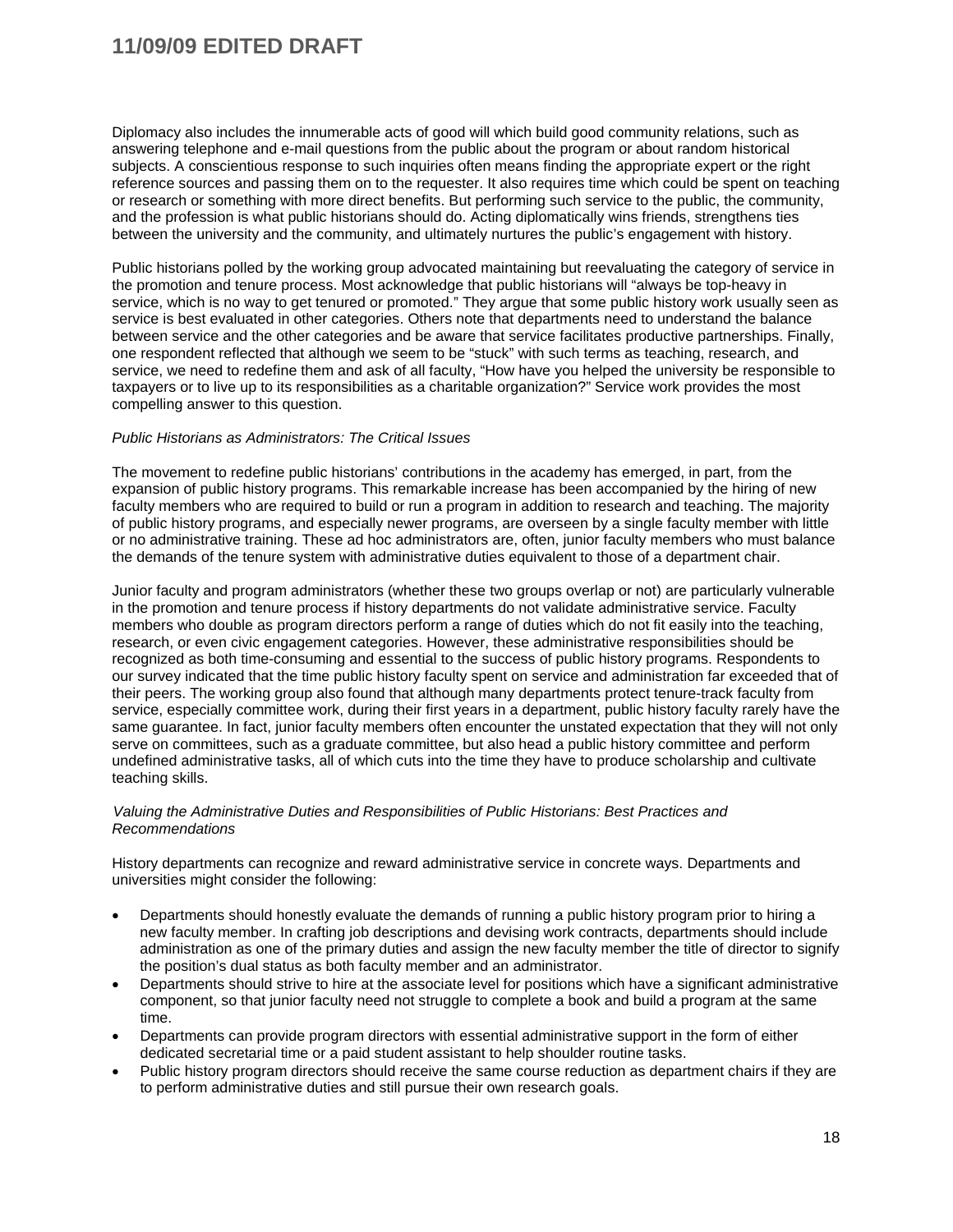#### **VI. CONCLUSION**

Public history has emerged as a full and vital academic subfield. It is rooted in the spirit of community engagement and civic involvement which runs through the long history of American higher education since its beginnings. It is especially in accord with the goals of the public college and university sector, particularly the land-grant universities. As the field matures, an increasing number of institutions will appoint tenure-track public historians and consider them for tenure and promotion.

These historians must be evaluated and promoted on the basis of the work they were hired to do. Of necessity, overall standards for tenure and promotion will vary with each institution's mission, its self-conception, and its vision for its future. But every department or program which seeks to hire a public historian should be absolutely clear what it expects of such a person from hiring and negotiation through tenure review. All expectations should be stated, in writing, to candidates for appointment. They also should be stated, in writing, to higher college or university officials, at every stage in the hiring process from initial approval of the search to appointment of the successful candidate. These clearly defined expectations should form the eventual basis for evaluation in the tenure and promotion process, and they should be made very clear to external referees. Similar clarity should obtain for a public-history full professor promotion, whether the candidate is continuing from a previous public-history specialty or has moved into public history as part of a plan for post-tenure professional development. Fairness demands it.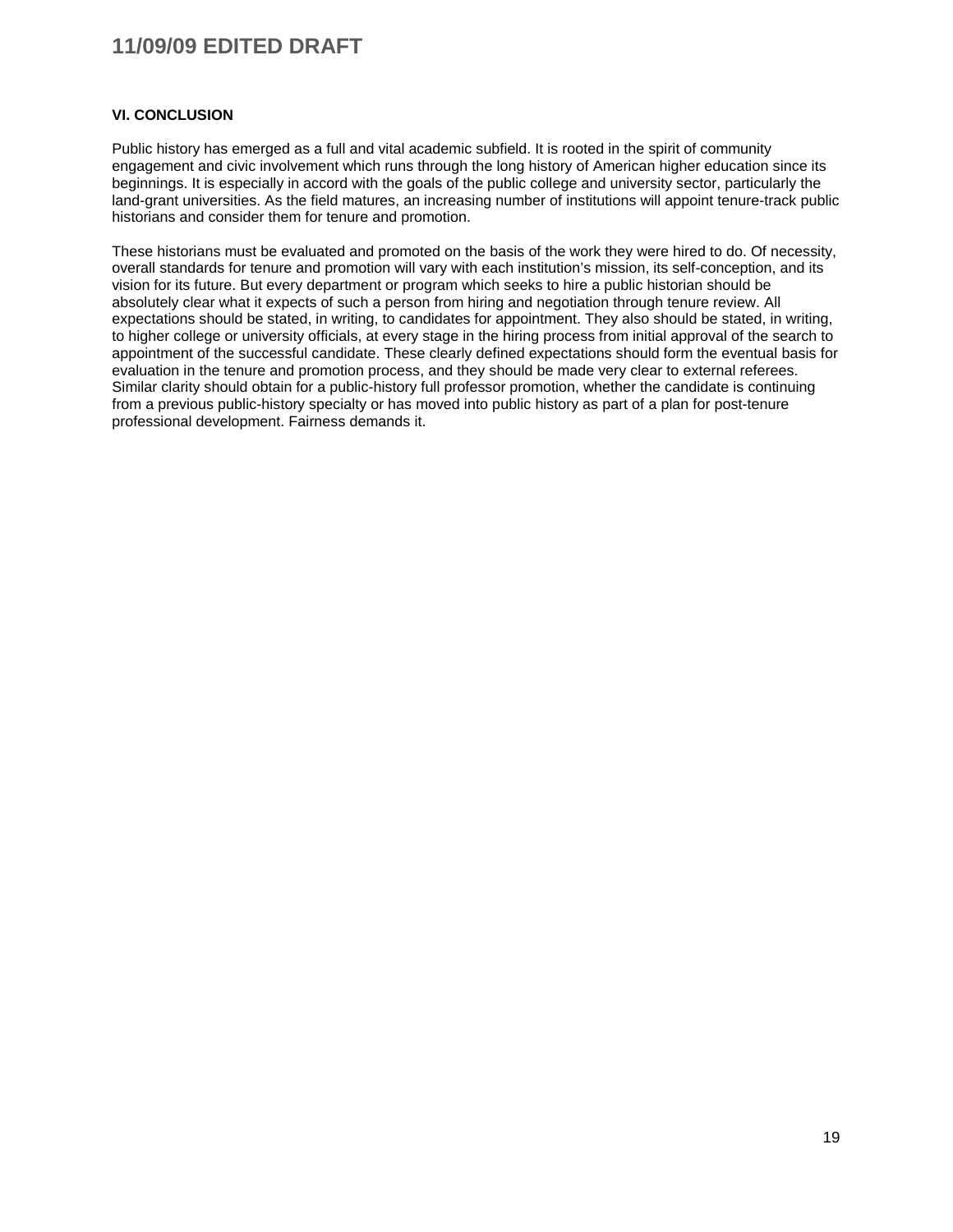#### **APPENDIX**

The following case studies illustrate the individual experiences of public historians in the academy and provide guidance for evaluating scholarly products such as history websites and museum exhibits. Although these case studies are not universally applicable, they can serve as discussion points for historians and departments pursuing equitable treatment and evaluation of public historians.

#### **Case Study I – Developing History Museum Exhibitions**

Museum exhibitions are rich and complex forms of historical scholarship which engage public audiences. Developing a good history exhibit requires a good historian. And yet, the goals of exhibitions—and the tools used to create them—differ significantly from those of academic monographs. In developing an exhibition, every step is taken with an eye to the audience, a diverse population whose needs and predilections differ fundamentally from the community of scholars for whom most academic books are written. To make a substantive connection with a broad public, the exhibit developer deploys the skills of an historian in realms beyond the written word and makes room for visitors to determine the pace and depth of learning. The fundamental work of researching, interpreting, and disseminating ideas about the past remains a common endeavor between academic work and museum exhibitions.

#### *Authorship and Exhibitions*

"Exhibit developer" is a term which emerged in the last two decades to designate the person who crafts an exhibit's message and marshals an array of techniques to convey that message in a compelling visitor experience. In a smaller museum, the developer may design and build the exhibit, but more typically a developer collaborates with in-house or freelance professionals with expertise in design, graphics, multimedia, and exhibit fabrication. The work of the exhibit developer differs in scope from that of a consulting historian, who may be invited to comment on an exhibition script or take part in a content-review meeting. The exhibit developer discovers, shapes, and shares historical content by creating original and multifaceted public products. Even as the work involves a host of collaborators, the exhibition developer truly is the project's lead author.

#### *Preparing an Exhibition*

It is not uncommon for a major exhibition to be five years in the making. Smaller exhibits may be completed in a few months or a year or two. Whereas exhibits are traditionally seen as simply framed pictures with labels beneath, history exhibitions have evolved into complex installations which combine text, images, artifacts, multimedia shows, live programming, hands-on interactive activities, and fully realized environments.

An exhibition begins with a topic and a set of questions about the past. Topics may be identified by the exhibition developer, determined by an in-house exhibitions committee or director, or suggested by a community partner. Exhibition topics do not necessarily explore virgin historiographical territory—they are often broader in focus than a monograph—but they do seek to be original in scope and approach. Often, they explore a topic through the lens of a particular geographic frame, a city, state, or region. The exhibition developer takes the lead in framing the topic, drawing on his or her prior expertise or understanding of the literature to identify core questions which will prompt new understandings (or provoke engaging questions) for the museum's audiences.

Exhibition development begins with research. Developers may enter new academic subspecialties on each project, a process which requires them to familiarize themselves with a new body of secondary literature. The developer necessarily gathers a wide range of primary sources, not only manuscript documents and public records but often three-dimensional objects, images, recorded sound, oral interviews, and moving images. Since topics often require materials beyond the scope of a museum's existing collections, the developer solicits new objects and images, conducts new interviews, and engages in other activities necessary to collect essential materials. As materials are gathered, the developer analyzes them, seeking patterns, identifying rich examples, and exploring how the sources fit within the broader contexts suggested by secondary literature.

Gradually, the developer identifies a central interpretive point for the exhibition. Exhibitions do have a main message, akin to a thesis statement. Equally, though, exhibits have goals for the visitor's experience: visitors will feel, sense, share, reflect. That experience should enable visitors to understand the exhibit's content.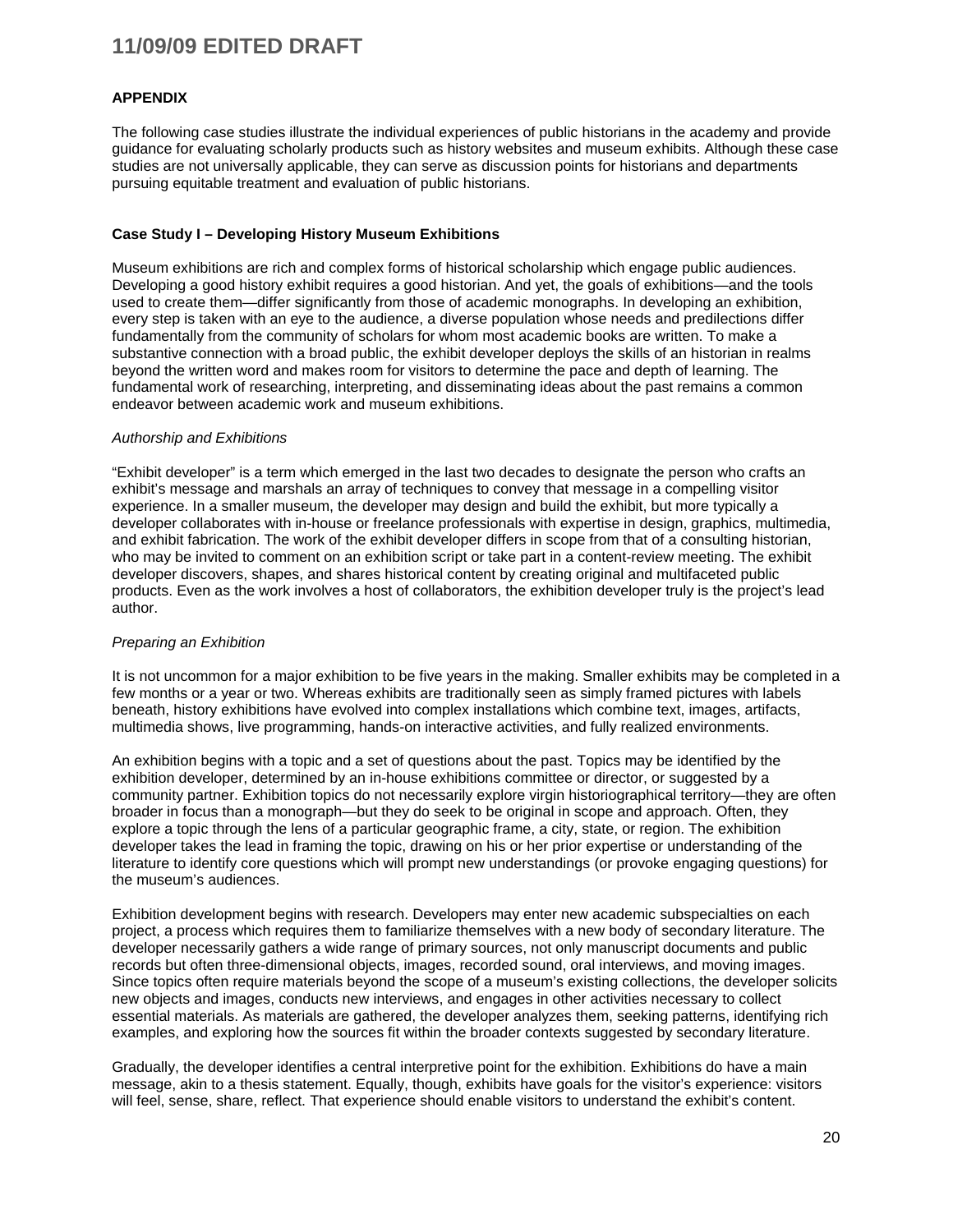The developer must convey the exhibition's message clearly and passionately to the team of creative workers—from two or three to two dozen or more—who work with the developer to create the threedimensional exhibit. The message serves as a touchstone to which the team continually returns as it makes interpretive and design decisions about the various exhibit elements. The exhibit developer writes the text for these components and plays the lead role in shaping their interpretive content, but every aspect of the work is relentlessly collaborative. The final product is truly more than the sum of each individual's contribution.

#### *Evaluating Exhibitions*

Museum exhibitions are intended above all to have an impact on visitors, not to advance historiographical debate. Academic peer review, therefore, is an awkward tool for determining an exhibition's success. Nonetheless, history exhibitions are evaluated and subjected to revision and review at every stage of development, before and after their opening. Every step during the years of exhibition development is subject to internal critiques and, often, input and advice from community partners. External funders, such as granting agencies (e.g., the NEH), foundations, government agencies, and corporate or private funders, provide another layer of preliminary review. After opening, there are some outlets for professional peer review. *The Journal of American History*, *The Public Historian*, and *Curator* all publish formal reviews of exhibits. The American Association of Museums gives an award of excellence to one exhibition each year, the National Council on Public History gives an Outstanding Public History Project Award, and the American Association of State and Local History annually gives citations to notable projects in each state. Like academic conferences, the annual meetings of these associations serve as opportunities for presenting and discussing path-breaking work.

Any full assessment of a project's impact, though, must include the tools which museums themselves use to determine success—response in the popular press, formal summative evaluations (statistical surveys created by audience-research professionals), attendance figures, in-gallery visitor feedback stations, and unsolicited testimonials. Increasingly, museums see themselves as institutions rooted in their communities. Public historians need to be evaluated by their ability to create work which engages and inspires community members.

#### *Suggested Best Practice*

Serving as the lead developer on a major exhibition can legitimately be seen as equivalent to authoring a book; a somewhat more modest exhibit may be akin to an article. The distinction depends on the exhibition's scope and originality, its depth of original research, the array of sources it draws upon, its size, the diversity and elaborateness of exhibit components, and the project's impact on its audiences.

#### **Case Study II – Nominations for the National Register of Historic Places and the National Historic Landmark Program**

The National Park Service (NPS) is the federal agency charged with administering the nation's cultural and historical heritage. In pursuit of this mission, the NPS works closely with public historians on a range of projects. The preparation of nominations for the National Register of Historic Places [NR] and the National Historic Landmark Program [NHL] is one area of collaboration. Congress established the NR and NHL to identify sites worthy of preservation which illustrate the nation's heritage. There are nearly 83,000 listings on the NR, comprising over 1.5 million individual properties. While properties listed on the NR may be deemed significant at a local or state level, all National Historic Landmarks must be deemed nationally significant according to any one of six criteria (movements or events, significant persons, ideals of the American people, architecture or engineering, exceptional historic or artistic significance illustrating a culture or way of life, and major scientific importance). Landmarks must also exhibit a high degree of physical integrity. As a result, only about 2,500 sites currently hold landmark status. While the following example focuses on a NHL nomination, the nomination and review process for a NR nomination is similarly complex and rigorous.

#### *Preparation of an NHL Nomination*

Public historians may prepare an NHL nomination based on their own scholarly interests or at the behest of a public or private entity. Many potential sites are identified in peer-reviewed theme studies prepared by teams of academic and public historians. The nomination process begins when a scholar submits a detailed letter of inquiry to the NHL program. These letters are akin in depth and structure to an article abstract, usually run four to five pages, and must explain both why the proposed site is nationally significant and how it illustrates a high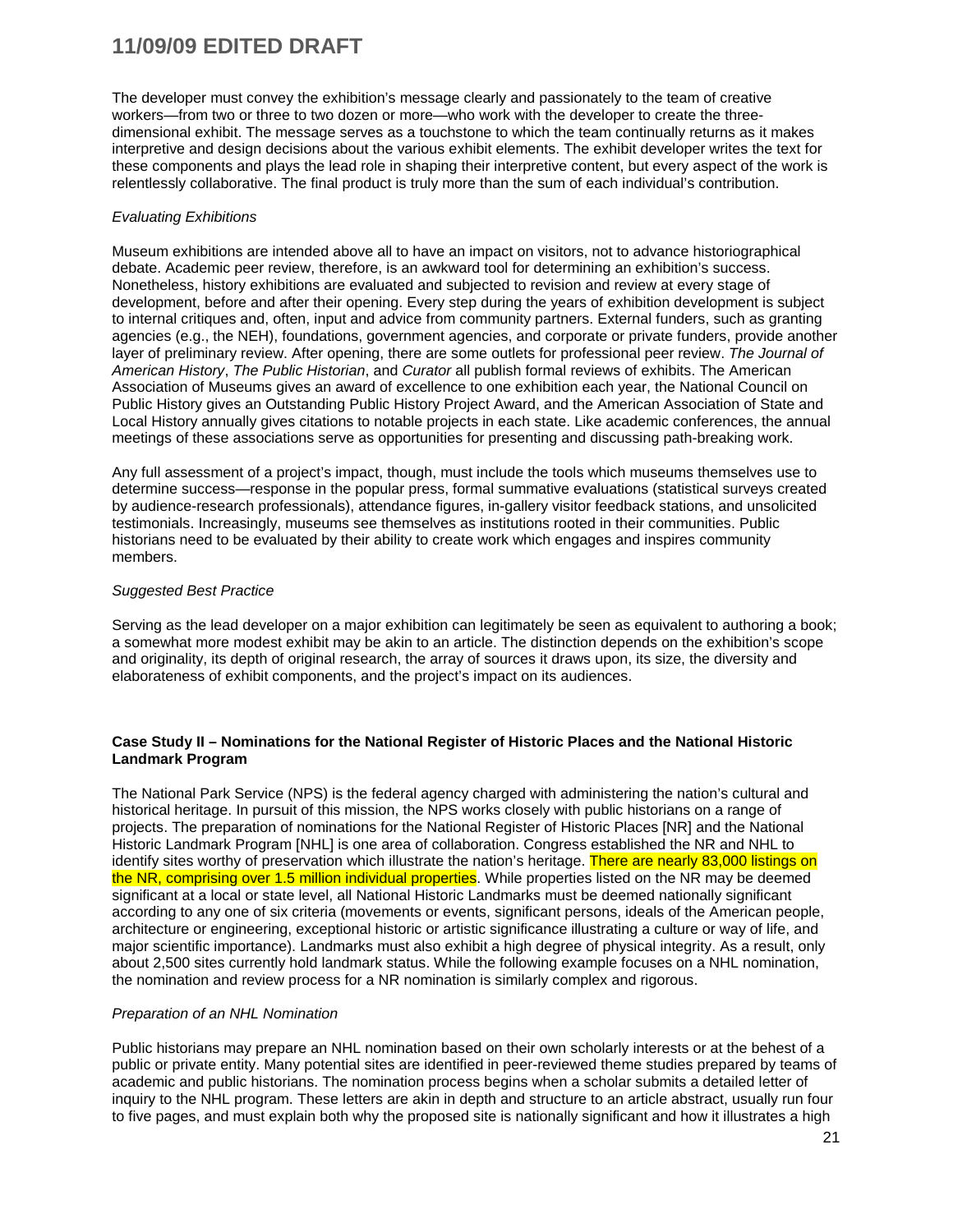degree of integrity. The NHL staff, comprised of historians, archaeologists, and architectural historians, reviews the letters of inquiry, researches the author's claims, and may consult outside academic experts. If the site is deemed a likely candidate for landmark status, the author of the original inquiry then prepares a full nomination, which normally averages sixty pages in length. The nomination must not only explore the history of the specific site, placing it in a broad thematic context of American history, but also offer a framework of comparable sites and present a convincing argument that the nominated site is the best place to interpret a particular story. The nomination must address the criteria and guidelines set by the NHL as well as reflect the most recent historical scholarship. Throughout the process, NHL staff review and edit drafts until the nomination is deemed ready for external review.

#### *The External Peer Review Process*

The NHL Program employs a rigorous multilevel system of peer review which parallels the system used in academic publishing and also reflects the collaborative and public nature of the process. The NHL staff has developed a growing list of peer reviewers with the cooperation of various historical organizations, most notably the OAH and the NCPH. Peer reviewers are primarily academics, but the pool also includes museum curators and other public historians who possess PhDs and have published in their respective fields. Nominations are sent to at least two reviewers (always at least one academic), one who can assess the narrow specifics of the nomination and one who can place its merit within a larger national context. As with a journal article or monograph, the peer reviewers remain anonymous and the nomination authors are required to address reviewers' specific comments and general concerns in a subsequent revision. If reviewers' demands for revision are extensive, the revised nomination is resubmitted for a second round of review. If the revisions requested by reviewers are relatively minor, NHL staff determines if the nomination is ready for the next level of review, the NHL Committee.

The committee is made up of historians, architects and architectural historians, and preservation experts from across the United States. It meets on average twice a year and considers between ten and twenty-five nominations at each meeting. Nomination authors make an oral presentation to the body and answer the committee's questions. The committee then votes to approve or deny the nomination for recommendation. The committee may also stipulate revisions for approved nominations. NHL program staff then present the recommended nomination to the NPS Advisory Board, which is made up of political appointees with widely varying backgrounds, for the first and only review by non-experts. The board decides whether to recommend the nomination to the Secretary of the Interior, who then reviews the final document and officially designates the nominated site a National Historic Landmark.

#### *Suggested Best Practice*

Due to the rigorous scholarly demands and the extensive peer review process involved in the preparation of an NHL or NR nomination, departments should consider treating nominations on par with a peer-reviewed journal article.

#### [Kathy Franz] **Case Study III – Program Director**

Public history program directors who are also tenure-track faculty members often find themselves in a professional catch-22. The challenge is to acknowledge that administrative work is an essential and valuable component of running a program and should be counted as part of overall workload requirements.

In 2000, Professor A landed her dream job: a tenure-track position in the history department at a state university in the South with the primary responsibility of coordinating a graduate-level public history program. Although this particular department's public history offerings dated to the 1980s, a new group of faculty had undertaken a thorough review of the courses to restructure and rejuvenate the program. In addition, existing faculty had forged partnerships with other departments on campus and with a major museum which would act as a sustaining partner in the development of the program. Following the advice of outside evaluators, the department committed to building the program in several critical ways. First, it allocated secretarial support to assist with administration. Second, the chair acknowledged that running the program would be a significant added duty (something they did not ask of other junior faculty members) and provided a course release for administration which was equivalent to the department chair's teaching load of 2-2. Finally, the department agreed to count publicly engaged scholarship under a category of creative work. These projects would have the same weight as a juried journal article in the promotion and tenure process.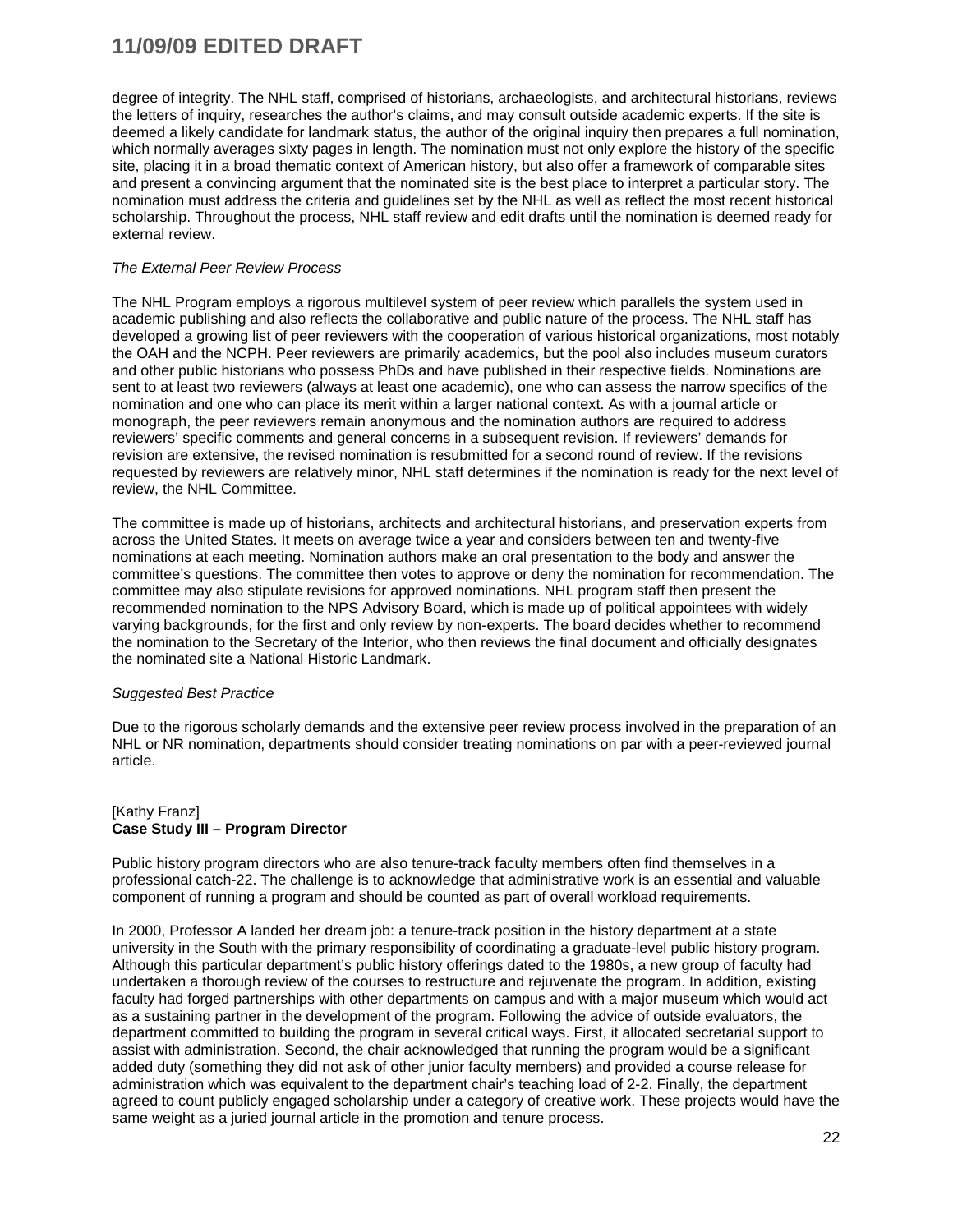This university required all faculty members to submit annual reports as well as to undergo more formal third and sixth-year reviews. To help them navigate this process, the department assigned mentors to all new faculty members. Mentorship meant that a senior faculty member had a firsthand view of the challenges of running the public history program. The mentor communicated these issues directly to the chair without compromising the junior faculty member's position. As a result, the public history coordinator felt empowered to discuss the tradeoffs between administration and research frankly with the chair. To his credit, the chair asked her to write a thorough description of her job after the first year of service and used this description to negotiate a further course reduction based on the number of internships she supervised. The faculty member felt that the chair and, indeed, the entire faculty understood and respected her administrative work as a serious contribution to the health of the program and the education of graduate students. In addition, the department and the university balanced the administrative work against her scholarly production during the annual review process.

The requirements for tenure in this particular department included a book and the more-difficult-to-measure achievement of being "known in the field." Thus, the public history coordinator had to publish her dissertation to be promoted with tenure. The University, however, did not grant a regular junior leave to tenure-track faculty. Untenured faculty had to win outside fellowships or grants in order to take time off before the six-year review. Although this is not unusual, once the coordinator had won a national fellowship, she and the department faced the problem of what to do with the program during her absence. In the end, the department hired a one-year temporary faculty member who guided but did not substantially enhance the program over a year. With time off, the coordinator completed her first monograph as well as an exhibition at a national museum by her fourth year, and the chair suggested she come up for tenure early. This was wise advice because early promotion gave her more authority in the university and granted her a post-tenure leave.

In this case, the junior faculty member thrived and so did the public history program. She had the regular support of her colleagues who worked with public history students on projects and theses. In particular, she also benefited from working closely with the director of graduate studies, who shared some of the responsibilities of administration, such as meeting with prospective students and doing the lion's share of general course advising. This freed the public history coordinator to travel the state and build relationships with external partners, apply for grants, and conduct a robust slate of public projects. By the end of her third year, the coordinator had enlarged enrollments from a handful of graduate students to 25 MA candidates who were working with a range of external partners. The program enhanced the university's ties to the state humanities council, the state office of cultural resources, and a host of nonprofit museums and preservation organizations.

#### *Suggested Best Practice*

This case study illustrates a number of best practices in evaluating public historians on faculty. The department began well by thoroughly evaluating their program needs before hiring a faculty member to act as program director. They also provided adequate resources to support the faculty member as she moved toward tenure, including substantial administrative support, mentorship, and flexibility in evaluation criteria for tenure.

The faculty member in this case also worked to make the program and her career a success. She worked with her mentor and the department chair to ensure that she had protected her time in a way which allowed for a successful balance of administration, teaching, and research. She was a careful archivist and advocate of her work who could demonstrate concrete outcomes and products, including substantially increased program enrollment.

#### [Briann Greenfield] **Case Study IV – Program Director**

This case study illustrates the challenges for a junior faculty member juggling program director responsibilities with research.

A newly minted PhD obtained a tenure-track position at regional state university in the northeast with a new graduate-level public history program—and a 4-4 teaching load. One year later, she was named Public History Program Coordinator and given a reduced teaching load of 3-4 to allow for program administration. The challenges were great—establish administrative procedures, finetune curriculum requirements, build partnerships with other departments on campus, recruit students, forge alliances with local history institutions, and create a presence for the program within the state. The department had the advantage of another faculty member with public history training, but because of his own administrative load, he had limited time to commit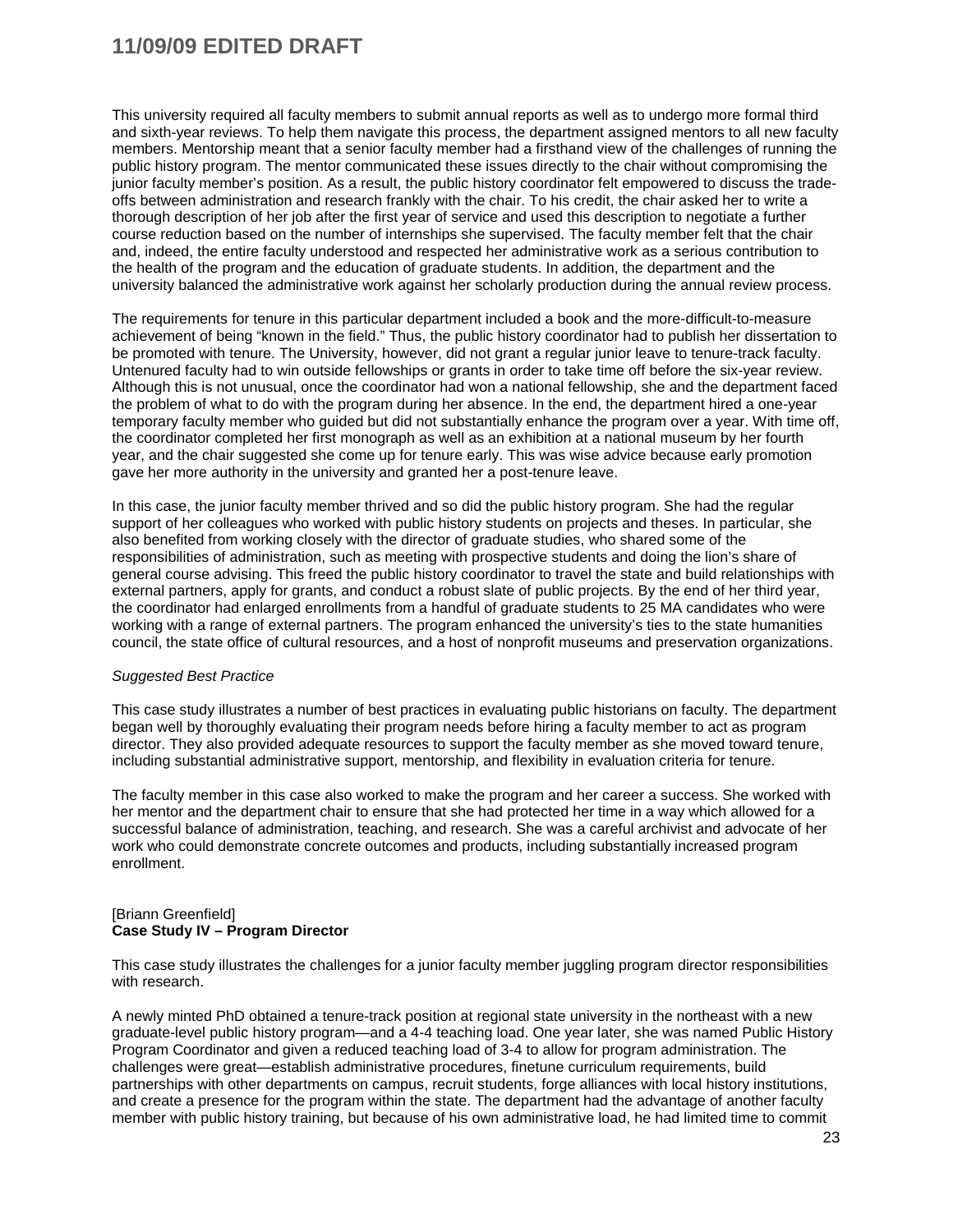to public history. The new program coordinator was largely on her own in terms of administering and staffing the program.

As impossible as the situation appeared, there were encouraging notes. First, the department had a deep appreciation and understanding of the work associated with administering a professional program, in part because it already housed a secondary education program leading to teacher certification. Like the public history coordinator, the secondary education program director was a PhD historian who was expected to split his time between teaching traditional undergraduate classes, conducting program administration and community outreach, teaching methodology or "skill" courses, supervising student interns (in this case, student teachers), and producing scholarship. He was a ready ally in making a case for the importance of administrative work and for expanding the definition of historical scholarship. The university's union contract, which provided course load credit for supervising interns and graduate capstone projects (the public history program's alternative to a traditional thesis), was also important to the coordinator's ability to carry out her administrative duties.

However, the contract posed its own set of challenges. In comparison to other teaching and administrative assignments on campus, the load credit for supervising internships and capstone projects was generous. The program coordinator used her time carefully and did not simply locate internship sites but built sustained relationships with local heritage organizations which became integral to the program. Still, in an environment in which release from teaching responsibilities and the opportunity to work with graduate students was highly coveted (the department had no PhD program), the public history coordinator feared resentment. To forestall this and alleviate her own overload, she decided to try to share some responsibility (and load credit) for internship and capstone project supervision with willing department members, whose lack of experience with public history could be overcome through collaboration with the students' host institutions. Ultimately, sharing responsibility for public history students benefited the department, helping faculty members to become more invested in the students', the program's, and the coordinator's success.

The requirements for tenure also supported the professor's work as public history coordinator. Faculty members were evaluated in four categories, the first and highest-level category being "load credit activity," which included both teaching and administrative time. Because the faculty member was given one course of release time for program administration, her work as coordinator was given significant weight when it came to tenure evaluation.

The coordinator also took action on her own to ensure her progress to tenure. In her fourth year, she brought outside evaluators to review the program. They not only helped her make a case for increased university resources—including the hiring of a second public history faculty line—but they also helped her document her success as a program administer, particularly her efforts to align the program with the "best practices" recommendations of NCPH's Curriculum and Training Committee.

Owing to the university's substantial teaching load, the department did not require a book for tenure. In addition, the union contract stipulated "creative activity," as opposed to "scholarly research," as the second category for evaluation, allowing the coordinator to count public history projects toward tenure. Still, she decided to make her book a substantial portion of her tenure portfolio, in part because she had worked long and hard on her dissertation and wanted to see the project through to publication and in part because, contract language aside, she believed that her department would place higher value on traditional scholarship. She showed progress toward publication through conference presentations, a national fellowship, and a book contract.

The coordinator was awarded promotion to associate professor a year early (in her fifth year) and granted tenure the next. Since she received tenure, her department has taken additional steps to codify its approval of public history scholarship and the value of administrative work. While they are still not formally approved, the department has drafted guidelines for promotion and tenure which formally include public history projects within the creative activity category, using the language of the AHA report *Redefining Historical Scholarship*. While recognizing that the types of outreach, scholarship, and service department members undertake are very individual, the revised guidelines allow (and, hopefully, encourage) more department members to make room in their professional lives for the kind of outreach and community engagement practiced by public historians. Discussions about the new guidelines have also identified a need to better define the tasks associated with administrative assignments, as both the public history coordinator and secondary education program director now worried that their willingness to take on sizeable administrative projects in the past would lead to creeping expectations in the future.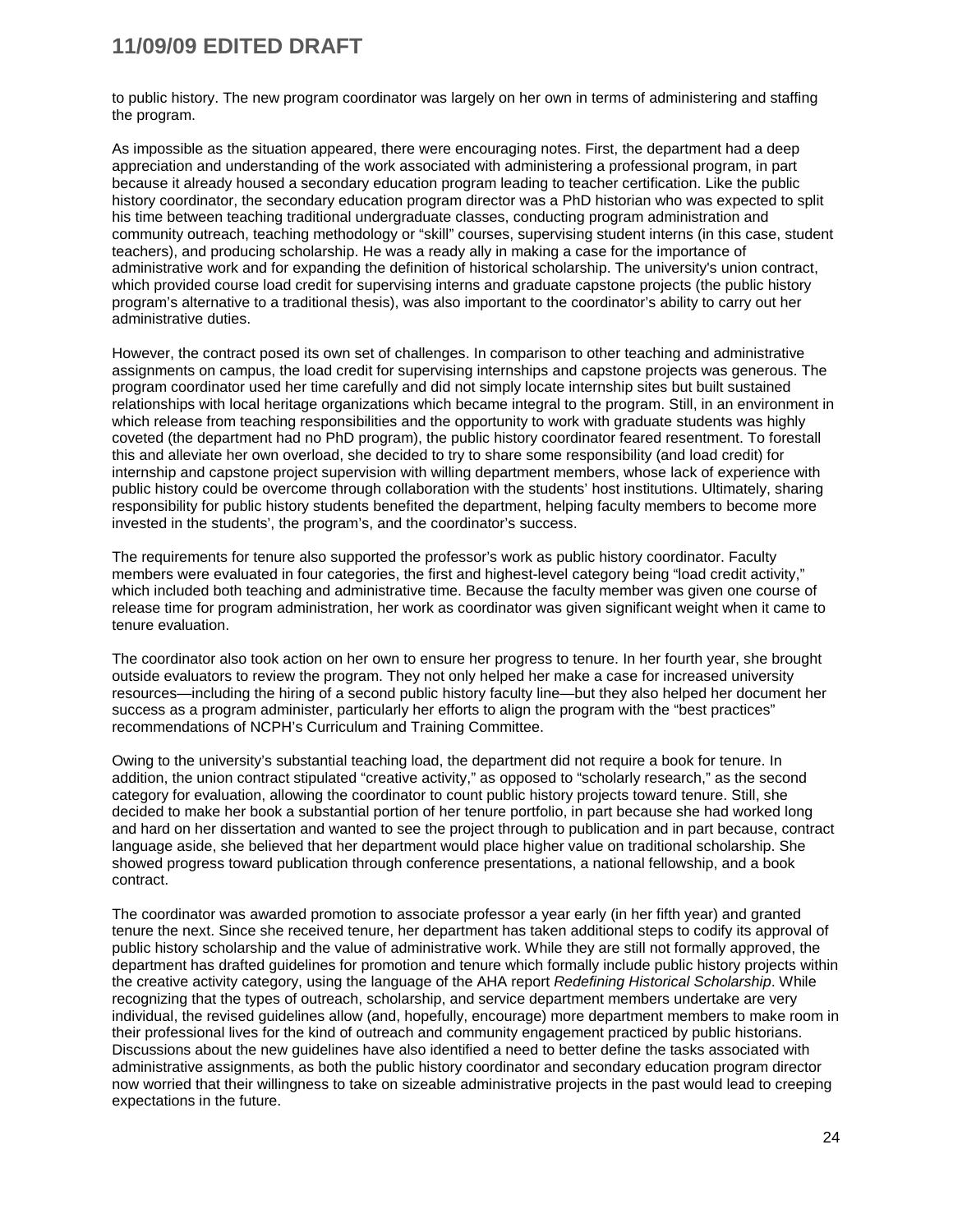#### *Suggested Best Practice*

This case illustrates a number of best practices for both departments and individual public historians. First, public historian program directors should see themselves as having allies in department colleagues with similar administrative assignments, such as secondary education program directors, graduate program directors, and assistant chairs. They should also take the lead in documenting successes, including, for instance, inviting outside program evaluators who can help make the case both for increased support and for administrative success.

If public history program directors are evaluated on their administrative work, departments should clearly define the responsibilities associated with that work and recognize accomplishments "above and beyond." Departments which decide to offer public history must also be willing to encourage wide participation among faculty members in both the program and the field. No traditional graduate program would operate with a limited faculty of one or two tenure-track positions, and public history programs should be no different. This means all faculty members should take an active role in the education of public history students and should include public history outreach in their professional work. Departments can encourage faculty members to engage in public history by including it within the category of "scholarship" or "creative activity" for tenure and promotion review.

#### [Tom Scheinfeldt] **Case Study IV – History Website**

Although the World Wide Web celebrated its 20th anniversary in 2009 and academic history websites have been widely available for well over a decade, there are few formal peer review mechanisms for scholarly work presented on the Internet. This lack of established structures owes partly to the relative newness of the medium, but also to the diversity of products historians create for the web and the rapidity with which new forms of online scholarship are evolving. It is not because the web medium is inherently less scholarly or because history websites cannot be evaluated or reviewed for intellectual merit, originality, rigor, or disciplinary contribution. History departments seeking to gauge the value of online public history may wish to conduct their own internal evaluations of faculty-produced web resources and also look for external recognitions of quality such as grants and awards.

#### *Criteria for Evaluating a History Website*

Reflecting the diversity of the web, there are many different kinds of history websites, including online exhibitions, digital archives, resources for teaching and learning, digital tools and services, e-journals, and scholarly blogs. This diversity makes it difficult to establish uniform assessment criteria. Instead, websites should be evaluated on their own merits, on the basis of how well they achieve their intended aims and whether that aim is interesting, original, and useful to the field.

Audience: When evaluating the success or failure of a history website, tenure and promotion committees should first consider the intended audience for the resource. An online exhibition intended for the general public will and should have a different tone, design aesthetic, user interface, and set of content resources than a digital archive intended mainly for researchers or a teaching module intended for secondary school teachers. Each of these may make an original contribution to the discipline, but the nature of that contribution will be very different. Committees should ask themselves first and foremost: "For whom is this resource intended and does it speak effectively to that intended audience in its content, design, and approach?"

Content: Once the intended audience is established and accounted for, committees should consider the historical content of the work in question. Although the tone and subject matter may be adjusted for different audiences, the historical content of the resource can still be of the highest standard. A digital archive, for instance, may provide access to previously inaccessible sources or a set of tools to view existing sources in a way which enables new discoveries. An online exhibition, on the other hand, may contribute new narrative insights or shift the historical conversation through the innovative use of multimedia. Committees should ask themselves: "Does the resource reflect the latest and best historical knowledge? Is the subject matter worthy of the effort? Does the resource present or provide for original insight and discovery?"

Design: In most print scholarship, visual elements such as cover art and typography are clearly secondary to the text itself. On the web, however, good design is an integral part of quality historical work. Without sufficient attention to its information architecture and visual design, a website will fail to reach its audience and meet its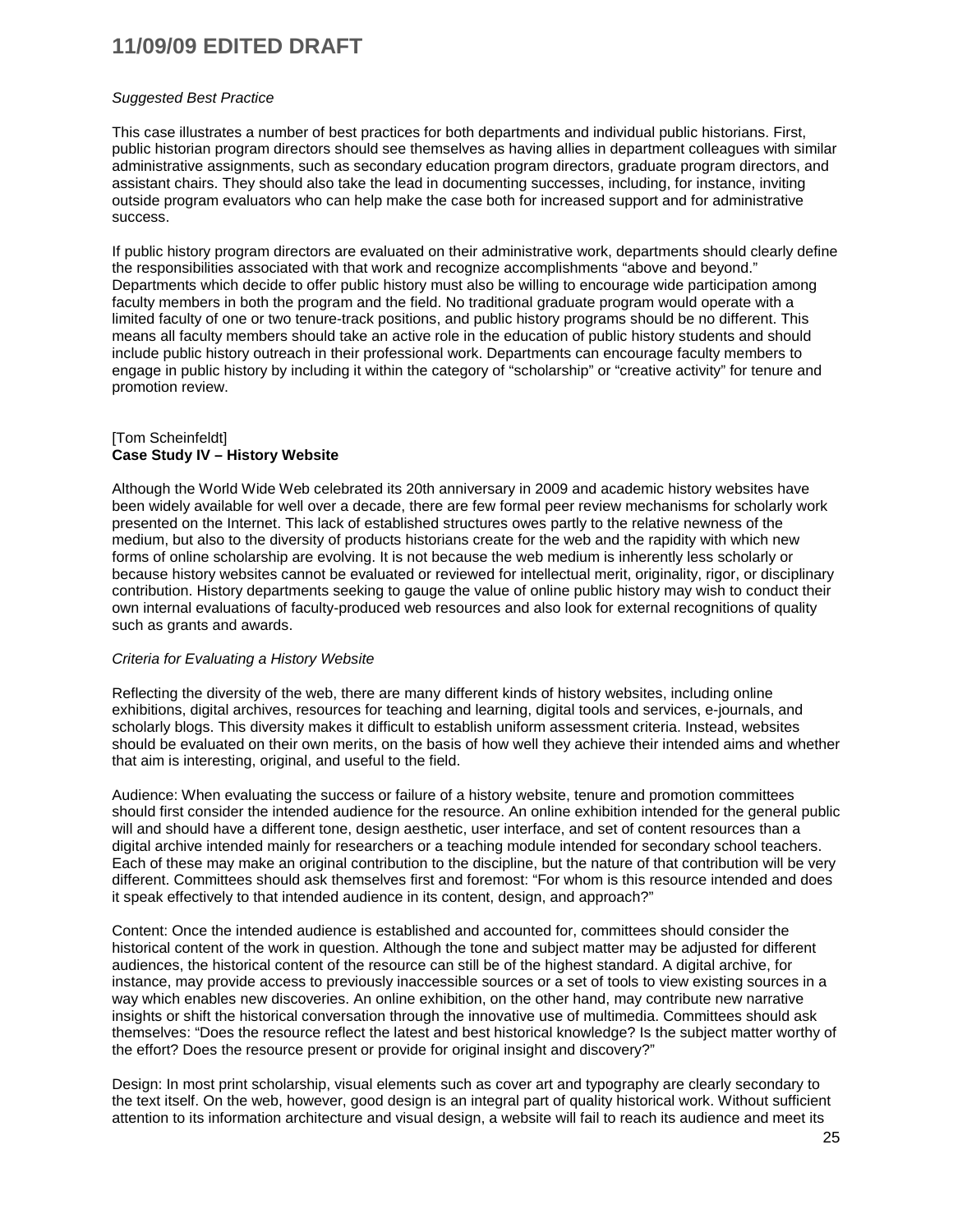aims, no matter how good the textual content. Committees should consider such questions as: "Does the structure of the website allow users to navigate the available information easily? Does the resource's visual design (color palate, layout, artwork) add to or detract from the user experience? Is the website easy to use? Is the design appropriate to the intended audience and to the subject matter?"

Use: Wherever possible, history websites should be freely and openly accessible. Given that fact, actual use by intended audiences will be a key metric for committees to consider in evaluating a resource's success or failure. Committees should expect faculty members offering web-based projects as evidence for tenure to keep and present records of such measures of web traffic as unique visitors, page views, average time on site, and bounce rate. Committees should also ask faculty members to track and present qualitative measures of use such as samples of activity from user forums or samples of email correspondence or other contact with users. Committees should ask: "Is this website being used sufficiently, appropriately, and effectively by its intended audiences?"

Process: Unlike books or journal articles, websites are not fixed media. They are easily updated and require continual maintenance. Also unlike books or journal articles, it is a rare historian who possesses all of the historical, technical, and management skills necessary to mount a successful history website. Moreover, as an emerging field, digital history is driven in large part by methodological questions. For all of these reasons, process is in many ways as important as product in evaluating digital history projects. Collaboration, project management, and responsive community engagement are often as important to a successful history website as its content. Keeping in mind the project's intentions, committees should ask such process-focused questions as: "Has the faculty member engaged collaborators with the skills necessary to carry out the project's aims and reach its intended audience? Has the faculty member made efficient use of staff and monetary resources? Does the website employ technologies and methods appropriate to its aims and audiences? Has the faculty member implemented a plan for the website's maintenance and long term sustainability? How effectively has the faculty member engaged real world and online social networks to disseminate the project and secure an audience?"

#### *External Markers*

In addition to their internal assessment, committee members should look for signs of external recognition of a history website's quality and success.

Funding: Most history websites require some amount of funding to build. Securing funding usually involves writing a proposal. Committees may ask for copies of grant proposals and for copies of evaluators' comments, which many funding agencies make available to applicants. Of course, a successful grant proposal doesn't necessarily make for a successful project, so committees may also ask for copies of the quarterly or annual reports required by most funding agencies. Committees may also look for evidence of continued, expanded, and diversified funding as measures of a project's continuing success.

Published papers and conference presentations: Many creators of history websites have opportunities to present their experiences and findings, both methodological and topical, in print or at scholarly conferences. Committees should consider these publications and presentations as they would any other refereed paper.

Journal reviews: Several scholarly journals, including the *Journal of American History* and *The Public Historian*, publish website reviews akin to book reviews. Any published reviews should be presented to and considered by committees.

Awards: Several scholarly associations, including the AHA, NCPH, and the American Association of Museums, award prizes to history websites of different varieties. Committees should consider these awards as they would book or journal article prizes.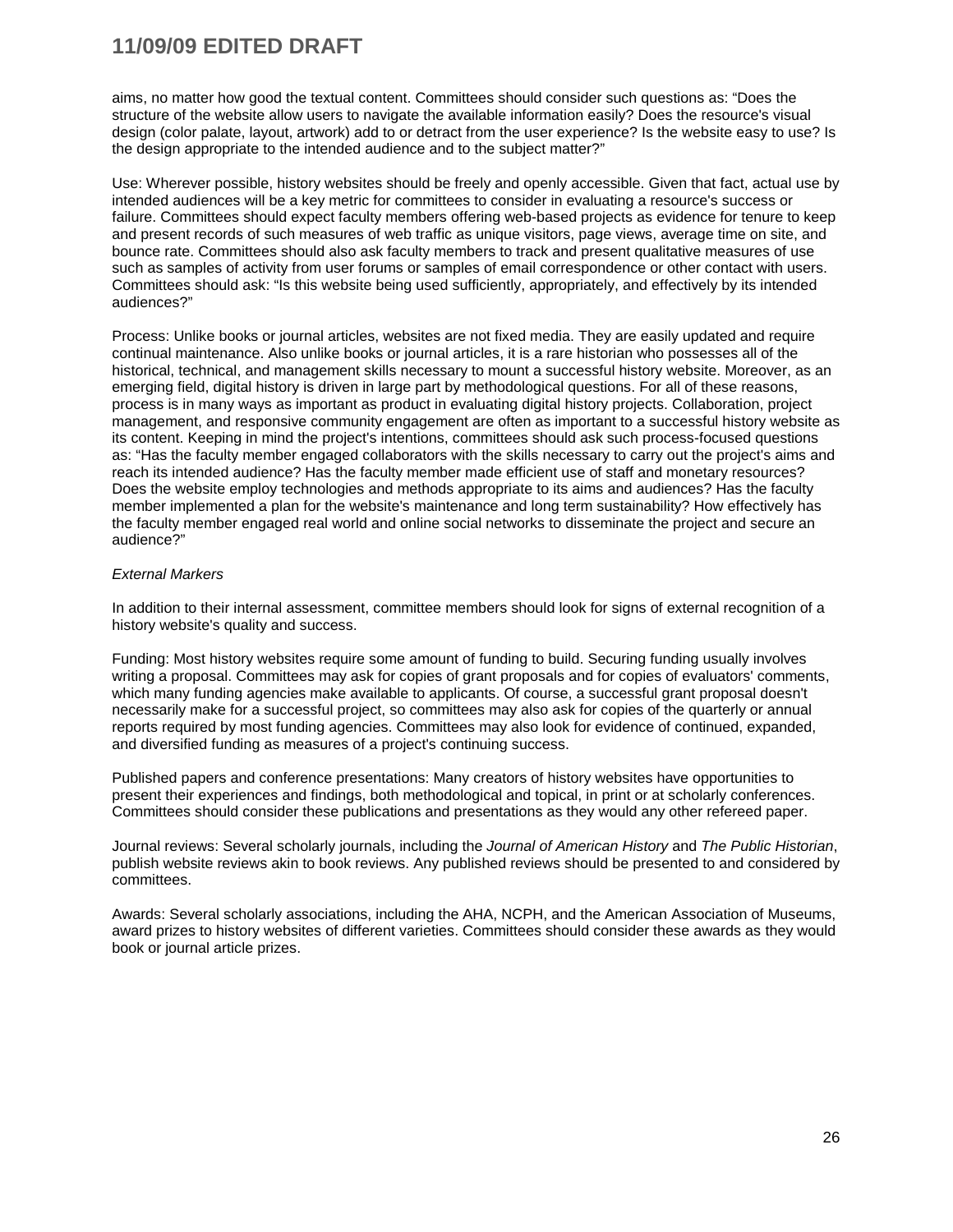#### **Acknowledgments**

*The working group thanks the following individuals for their comments on and other contributions to this white paper: William Cronon, Benjamin Filene, Briann Greenfield, David Hollinger, Arnita Jones, Tom Scheinfeldt, Richard White.* 

 $\overline{a}$ 

#### **Notes**

<span id="page-26-0"></span><sup>1</sup> American Historical Association, *Statement on Standards of Professional Conduct,* January 6, 2005.

[http://www.historians.org/pubs/Free/ProfessionalStandards.cf](http://www.historians.org/pubs/Free/ProfessionalStandards.cfm)  $\frac{m}{2}$  $\frac{m}{2}$  $\frac{m}{2}$  (accessed 10.22.2009).<br> $\frac{m}{2}$  A listing of undergraduate and graduate public history

programs can be found on the NCPH website at [http://www.ncph.org/Education/GraduateandUndergraduate/t](http://www.ncph.org/Education/GraduateandUndergraduate/tabid/323/Default.aspx) [abid/323/Default.aspx](http://www.ncph.org/Education/GraduateandUndergraduate/tabid/323/Default.aspx) (accessed 10.22.2009). See also "Public History: State of the Art, 1980," *The Public Historian* 2 *(*Special Issue: Fall 1979), especially "Public History in the Academy: An Overview of University and Course Offerings," pp. 84–116; *Public History Education in America: A Guide* (Morgantown, WV: National Council on Public History, 1986); *A Guide to Graduate Programs in Public History*, ed. National Council on Public History, Indianapolis: (2002).; Constance B.Schulz, "An Academic Balancing Act: Public History Education Today," *The Public Historian* 21 (Summer 1999): 143–154. On the difficulties of defining what constitutes a public history program, see Lawrence B. de Graaf, "Distinctiveness or Integration? The Future of Public History Curriculum," *The Public Historian* 9 (Summer 1987): 47–66. <sup>3</sup> Robert B. Townsend, "A Survey of Tenure Practices in History: Departments Indicate Books Are Key and Success Rates for Tenure High," *Perspectives* 42 (February 2004): 5–

8. <sup>4</sup> *Redefining Historical Scholarship: Report of the American Historical Association Ad Hoc Committee on Redefining Scholarly Work*, December 1993,

[http://www.historians.org/pubs/Free/RedefiningScholarship.ht](http://www.historians.org/pubs/Free/RedefiningScholarship.htm) [m](http://www.historians.org/pubs/Free/RedefiningScholarship.htm) (accessed 10.22.2009). Ultimately, the committee did not submit the report to either the AHA Council or the OAH Executive Board for formal endorsement. See also James B. Gardner, "The Redefinition of Historical Scholarship: Calling a<br>Tail a Leg?," The Public Historian 20 (Fall 1998): 43-57.  $<sup>5</sup>$  Ernest L. Boyer, *Scholarship Reconsidered: Priorities of the*</sup> *Professoriate*, special report of The Carnegie Foundation for the Advancement of Teaching (San Francisco: Jossey-Bass, 1990); R. Eugene Rice, "The New American Scholar: Scholarship and the Purposes of the University," in *Metropolitan Universities: An Emerging Model in American Higher Education*, ed. Daniel M. Johnson and David A. Bell (Denton, TX: University of North Texas Press, 1995), 135– 146. In 1996, the American Association for Higher Education (AAHE) reprinted Rice's article in pamphlet form as *Making a Place for the New American Scholar: Inquiry #1* (AAHE <sup>6</sup> Gardner, "Redefinition"; Lynn Hudson Parsons, Joan Shelly

Rubin, and Owen S. Ireland, "Redefining Scholarship: Some Problems," *OAH Newsletter* 23 (February 1995): 6. <sup>7</sup> "Key Recommendations," *Public History, Public Historians,* 

*and the American Historical Association: Report of the Task Force on Public History*, January 2004,

<http://www.historians.org/governance/tfph/TFPHreport.htm> (accessed 10.22.2009). <sup>8</sup> The Working Group on Evaluating Public History

Scholarship is comprised of two representatives and a professional staff member from each organization: William Bryans (Oklahoma State University), Kathleen Franz (American University), and Executive Director John Dichtl

represent the NCPH. Edward Countryman (Southern Methodist University), Kristin Ahlberg (Office of the Historian, U.S. Department of State), and Public History Coordinator Debbie Ann Doyle represent the AHA. The OAH has appointed Gregory Smoak (Colorado State University), Constance Schulz (University of South Carolina), and Public History Manager Susan Ferentinos.

<sup>9</sup> For example, the AHA Committee on Minority Historians notes that much work by minority historians is devalued as "service." "Equity for Minority Historians in the Academic History Workplace: A Guide to Best Practices," *Perspectives* 45 (October 2007). Mills Kelly of the Center for History and New Media (CHNM) at George Mason University has discussed the dilemmas of evaluating digital work on his *edwired.org* blog; see, "Making Digital Scholarship Count," June 13, 16, and 27, 2008.

<sup>10</sup> Patricia Nelson Limerick, "Tales of Western Adventure," *The Chronicle of Higher Education (May 9, 2008).* 11 Nor is the issue of creating an equitable tenure process and

redefining scholarship limited to the discipline of history. The Modern Language Association's 2005 *Report of the MLA Task Force for Evaluating Scholarship for Tenure and Promotion* found that the "increasing demands for publication as a qualification for tenure and promotion" failed to correlate to the modern realities of academic publishing, adversely affecting junior faculty. It concluded that departments and university administrators had to embrace a more "capacious conception of scholarship" beyond the single-author monograph. Other key recommendations included making the tenure process transparent, calibrating faculty expectations with institutional values, recognizing the legitimacy of scholarship produced in new media, creating "multiple paths" to tenure, and facilitating collaborative scholarship. The full report is available online at

[http://www.mla.org/tenure\\_promotion](http://www.mla.org/tenure_promotion) (accessed 10.22.2009).<br><sup>12</sup> "Scholarship in Public: Knowledge Creation and Tenure Policy in the Engaged University, A Resource on Promotion and Tenure in the Arts, Humanities, and Design," *Imagining America*, Tenure Team Initiative on Public Scholarship Report,<http://www.imaginingamerica.org/TTI/TTI.html>  $(\text{accessed } 10.22.2009).$ 

Third Report (February 1999) of the Kellogg Commission on the Future of State and Land Grant Universities, *Returning to Our Roots: The Engaged Institution*

<http://www.aplu.org/NetCommunity/Document.Doc?id=183><br>(accessed 10.22.2009).

The Carnegie Foundation for the Advancement of Teaching, "Community Engagement Technical Details," [http://www.carnegiefoundation.org/classifications/index.asp?k](http://www.carnegiefoundation.org/classifications/index.asp?key=1592)<br>ey=1592 (accessed 10.22.2009).

<sup>15</sup> Kellogg Commission, *Returning to Our Roots.* <sup>15</sup> "The foundation defines community engagement broadly as . . . the collaboration between institutions of higher education and their larger communities (local, regional/state, national, global) for the mutually beneficial exchange of knowledge and resources in a context of partnership and reciprocity." The Carnegie Foundation for the Advancement of Teaching, "Community Engagement Elective Classification," at [http://www.carnegiefoundation.org/classifications/index.asp?k](https://secure.colostate.edu/owa/,DanaInfo=mail.colostate.edu,SSL+redir.aspx?C=17e281d95bcb45ee9f95d0b56e4b6849&URL=http%3a%2f%2fwww.carnegiefoundation.org%2fclassifications%2findex.asp%3fkey%3d1213)

 $\frac{ev=1213}{v}$  (accessed 10.22.2009).<br>
<sup>17</sup> For instance, the workload breakdown at a western land-

grant institution with a public history MA program is 50 percent teaching and advising, 35 percent research, and 15